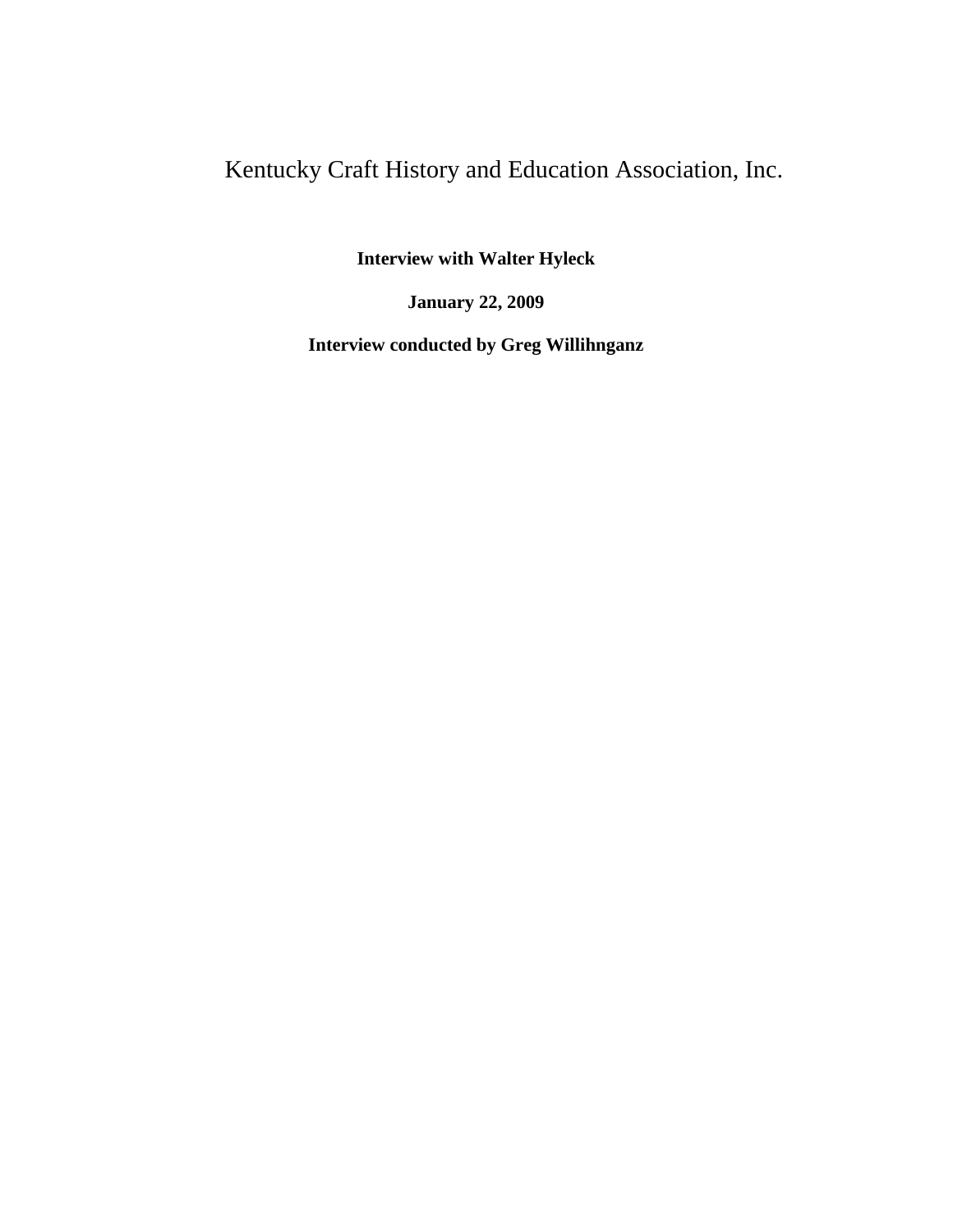WILLIHNGANZ: This is Greg Willihnganz and I'll be interviewing Walter Hyleck today at his home in Berea, Kentucky for the Kentucky Craft History and Education Association. Thank you Walter for . . .

HYLECK: Good morning.

WILLIHNGANZ: . . . welcoming me, good morning. Let's just start by talking a little bit about your history and . . . your growing up and how you got into the field that you're in and the work that you do. So . . . maybe you can just . . . tell me a little bit about where you grew up and . . . how that affected your choice to get into the artistic endeavors that you've done.

HYLECK: I was born in Wisconsin, and raised in Wisconsin and Northern Minnesota, Duluth, Minnesota. We . . . moved to Duluth, Minnesota in the late fifties, early '60s, and . . . became quite aware at the University of Minnesota, Duluth and the Art Department there. When . . . as a high school student we made field trips to that University Art Department, I was really quite taken by the energy in the ceramic department, and the gentleman who was coordinating that department at the time, who had a significant international reputation. His name was Glenn C. Nelson and he wrote one of the very first textbooks . . . about ceramics. My high school art teacher was a . . . a, a graduate of that University and he made sure we went up there often and schmoozed with the, with the university students. Actually, I joined that University, or, or went there for my undergraduate degree after a stint in the Air National Guard and, in the Air Force in the early and mid sixties, not intending to be in art at all, actually intending to be in architecture, and found that architecture was, was really not my calling at all, and . . . I was having some success in, in the Art Department, and they offered me a scholarship to join that Department, although I had, had been quite enamored of the ceramic field initially, I actually worked in painting and printmaking and pursued painting, printmaking and art history as, as a primary endeavor, and . . . it was only at the last minute when I decided I wanted to go on to graduate school, and I wanted to teach at the un . . . university level, that I decided that maybe I should go to graduate school in ceramics instead of, you know, in, in printmaking. That story is, is, is really rather peculiar and, and I don't know that it has a whole lot of merit here, but it's one of those cases where . . . you do something because you're good at it and then discover being good at it isn't necessarily a life calling, and [Chuckling], and . . . when it comes down to spending your life doing something, you find that you attach yourself to people that you truly enjoy rather than . . . an activity that you're, you're particularly good at. But . . . when I made that switch to ceramics, Glenn Nelson said, "well, I know what graduate school you're going to," and, and at that time . . . students really didn't choose their own school, their mentor chose the school for them and . . . wrote recommendations and the next thing you knew you had a letter saying that that school wanted you to come. So I found myself going from the University of Minnesota in Duluth to . . . New Orleans and Tulane University where I did my graduate study. I think in hindsight that was probably not a very wonderful choice, I should have picked one of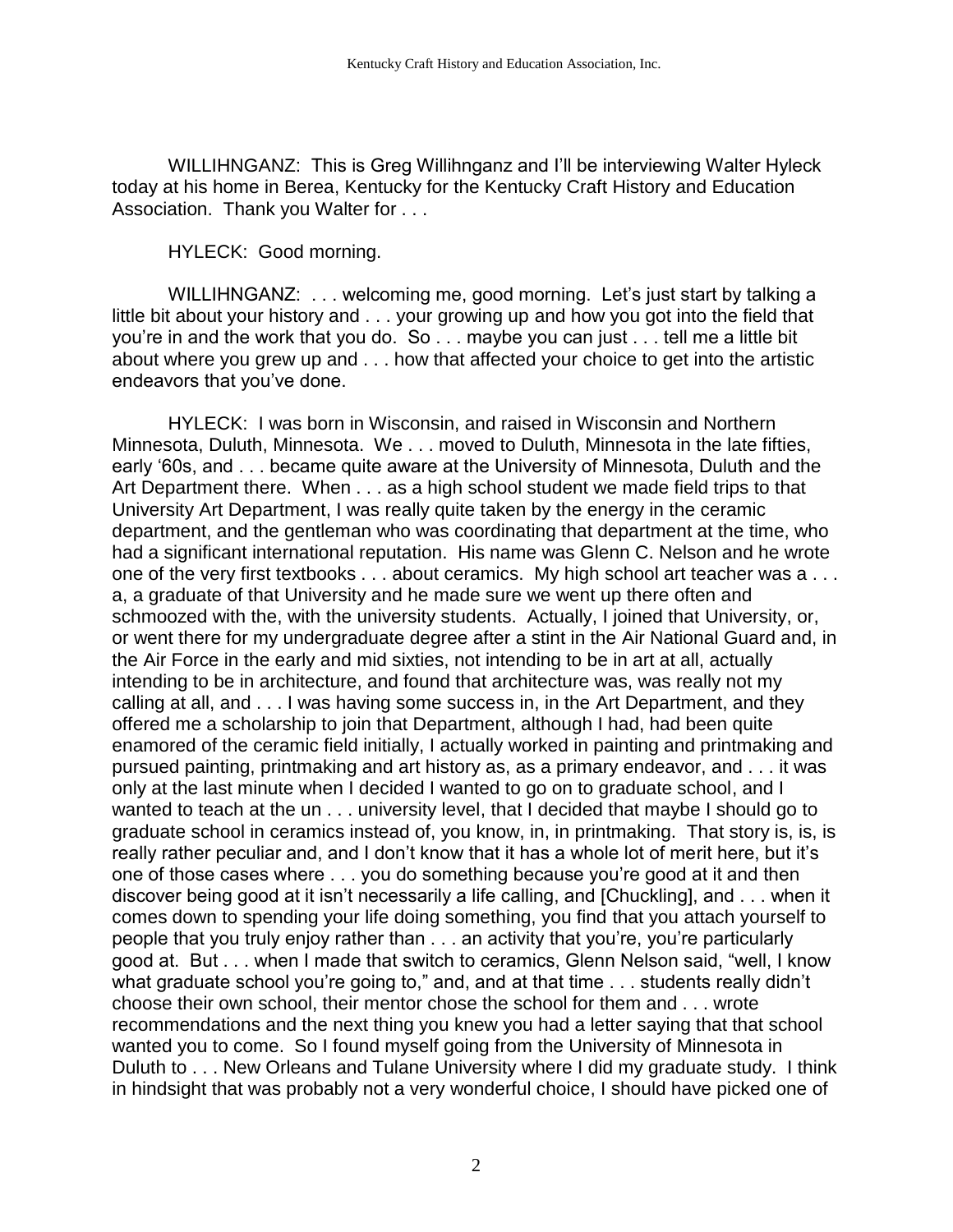the other ones that I was thinking of, but . . . New Orleans was certainly stimulating and, and it altered . . . life directions for both myself and my wife. When we went there in . . . 1965, New Orleans was just integrating its school system and . . . as a result was very desperate to find teachers who would be comfortable in integrated classrooms. I guess I could say tolerate into the, integrated classrooms, and finding this young woman with a quote, Minnesota education background as soon as she wrote them and said, do you have any teaching positions; my husband is a graduate student at Tulane. They immediately snapped her off, so she had one of the very first integrated classrooms in, in New Orleans for the three years that we were there. When we were ready to leave . . . Tulane and, and New Orleans, we thought of ourselves as going North and, and not staying in the South, although we had come really to love the city—we hated it at first but over the time that we were there we, we became to love the city and the people, and the culture, and the, and the uniqueness of that environment. We still felt a, a very natural affinity to, to the North. You have to understand that Duluth, Minnesota is like living in the arctic circle [Chuckling] and [Chuckling], as, as such, if you don't have two distinct seasons, that is spring for three months of the year, and winter for the rest of the year, you'd really feel shortchanged, and . . . we made every effort to, to go North without realizing that a graduate degree from . . . from a southern Harvard meant that you really didn't have a lot of connection to the North anymore, and, and there was a, a tremendous bias I found on the part of northern universities against southern education, and I could have had a degree from Mississippi, and it would have been the same, the same issue, I think we understand that certain attitude today. But anyway . . . this, this—I got two . . . real . . . interesting letters, one from the University of Tennessee and one from this very odd little college in Kentucky called Berea, which I had never heard of and . . . both wanted interviews and . . . we, my wife was, as I said, still teaching there, so she couldn't come on the interview, but . . . I flew up to Lexington and, and flew into this beautiful airport that is surrounded by wonderful horse farms, rented a car, and drove on the interstate that ended at Berea. It just…I-75 just stopped at Berea and . . . went into this little town that, that didn't seem to exist except for the college. There was just nothing there except the college. I spent two days interviewing there and discovered . . . a tremendous amount of potential, a, a rich craft history and, and art history as well as a fine . . . facility, a facility that hadn't been particularly well developed at the time, but had significant potential.

WILLIHNGANZ: Now your concerns, if I may be just break in for a moment, your concerns with Tulane…were those just in terms of it being a southern university, or with the programmatic training and work that you did there?

HYLECK: Yes, good question. Tulane is a fine school, a fine school. Tulane's art program was in the historic women's college, which is Newcomb College and . . . Newcomb College had a very rich history in ceramics. I think people probably today are aware of Newcomb Pottery through Antiques Roadshow, which was mostly run by and, and decorated by…made by women, but at the time the art department did—had no . . . mindful connection or respect for that rich history and the people who were in the ceramic department . . . were both Europeans . . . both interested in the Bauhaus approach and . . . is a matter of fact, neither of them achieved tenure after I left, and the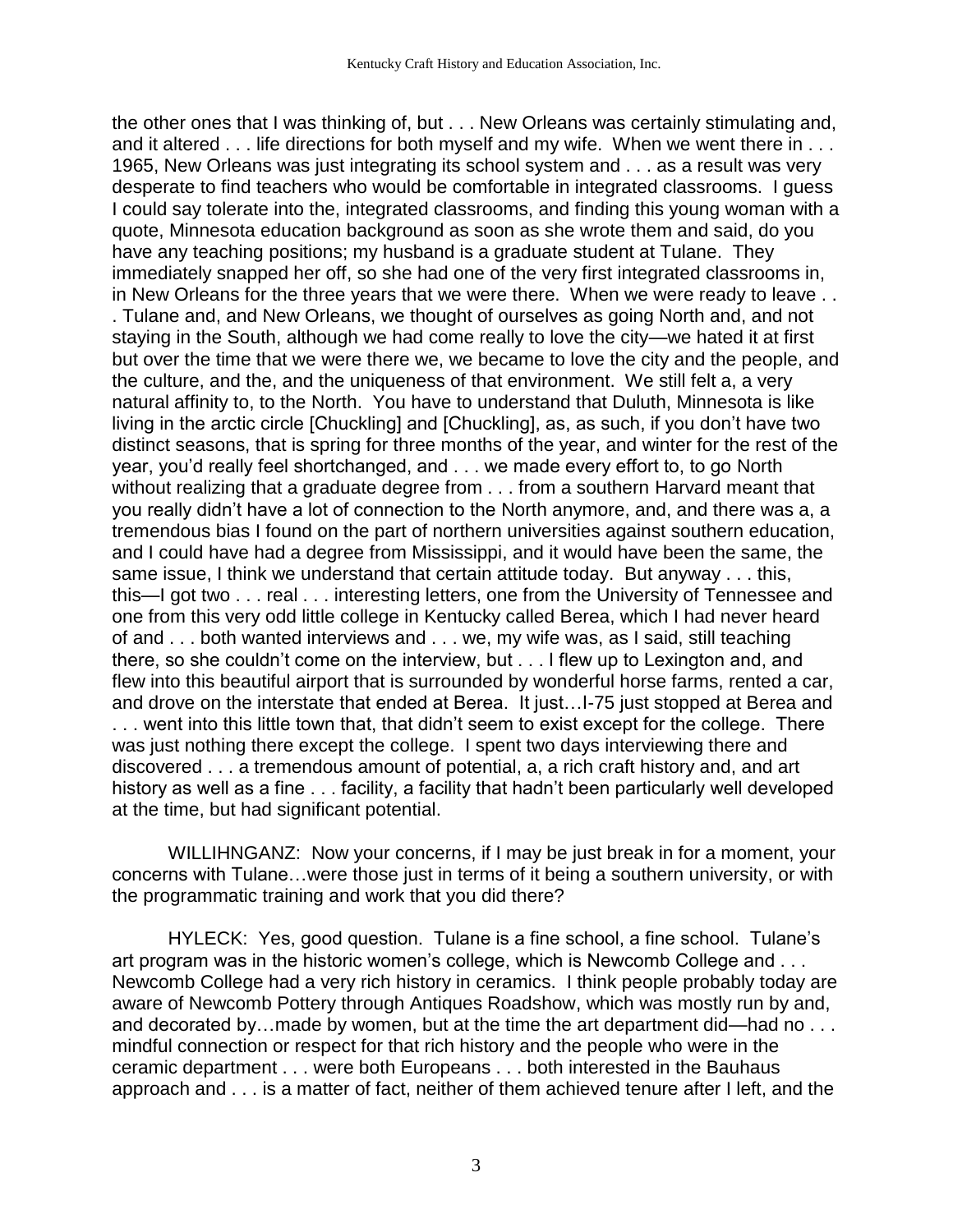Department kind of rolled over and gave up its ceramic program in favor of a glass program. My, my frustration with that program was that it, it seemed to be in a transition when I was there, and it seemed to be going through a lot of those unnecessary struggles of one media versus another for square footage and budget and . . . the sculpture program was fighting with the ceramics program for square footage, even to a point that they painted lines on the floor saying, this is my space and you can't occupy it. And it was silly, just absolutely silly, but . . . it has since . . . tried to get itself back together unfortunately with Katrina and all, Tulane is, had a lot of struggles just to survive as a physical presence, let alone a, a, an endowed presence. But . . . no that was, that was my objection. It was also (Clears throat) a culture shock for me . . . academically a fine school, but just as the New Orleans public school system was going through the early stages of integration, so was Tulane. If you can imagine women's dormitories with black maids who, who cleaned the rooms, changed the bedding, took care of these young wealthy white girls, you can imagine what a shock it was to a f... to a fellow who had grown up in the north and, and had never seen that kind of . . . racial . . . discrimination and then segregation. So it was during the time that we were there that they eliminated this idea of, of black maids for the white women's residence halls, and the first black students were brought into the university, token students I would say, just as it was throughout the South, and you have to add to that . . . the fact that my military career had transferred over into the Na . . . Air National Guard and I was active in the, originally in the Minnesota Air National Guard, then transferred to the Louisiana Air National Guard during the early stages of the Vietnam War. So, I found myself in an extremely conflicted position, associating with people who were actively pro . . . protesting against the war, who were actively protesting against in . . . segregation, and in the, in the deep South, when I didn't have, let's say, a cultural dog in that fight, you know, I was kind of an outsider finding my own way and having a very different value-structure from most of the people who, who were there. So I would say it, it was a, a . . . growth period for me, it was a growth period for my wife. But, as I look back at the value of the graduate education to my own medium, I think I could have picked a better [Chuckling] place. In terms of growth as a human being, it was, it was worth a million dollars, and I, I couldn't . . . couldn't have gotten better.

WILLIHNGANZ: But, do you, do you feel it contributed to your, your work as an artist?

HYLECK: Absolutely, it, it did, and, and . . . you know, I have never, I had never thought a lot about that. The, the contribution I think is that it focused me on issues and ideas to drive my work as opposed to just a medium, as opposed to . . . just a collection of skills that you repeat over and over again. By the time I had come to Kentucky, the, the big discussion that went on among craft people was the relationship between art and craft, is your craft an art, or is your art a craft, and . . . all of the national conferences would have panels associated with that. Well, as I look back at my experience in, in New Orleans . . . it; I really felt that it forced me to put myself outside that debate. I was really interested in issues, and I was interested in political issues, and social issues, and how a person in the arts related themselves to those issues and how a citizen of the, of this country positions themselves related to those kinds of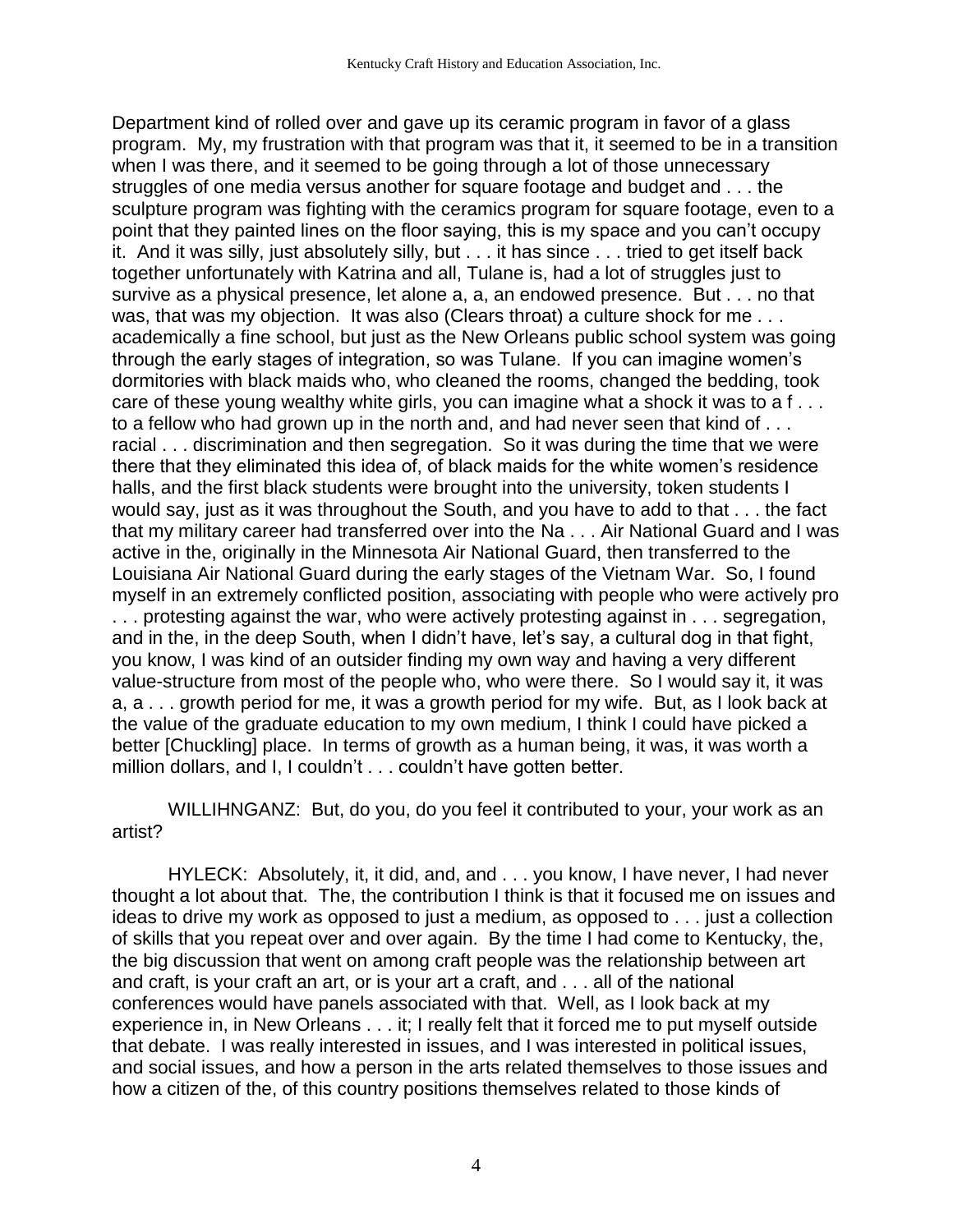issues. So yes, I think definitely it, it did form me more than my undergraduate education had, more than, more than—well I won't more than my past, I, I think . . . I was also formed by my father, my, my father was a, after he came back from the war, he had been in the Navy during the war, and in my, my youth . . . when he came home, he, like many soldiers, was very conservative. He was a supporter of Joe McCarthy . . . he saw a communist under every bush, and . . . he raised a son who had the exact opposite opinion about everything, and he and I battled with one another philosophically for his entire life. So I think he had a lot to do [Chuckling] with my formation as well, but then going on to New Orleans certainly took it out of the dinner table environment and, and put it on a much larger scale.

WILLIHNGANZ: Okay. When you got to . . . Berea, what, what were the factors that really attracted you to moving your life here?

HYLECK: The—my interview, the . . . during the interview . . . the two Department chairs asked a question, and, and the question actually touched the core of my interest in ceramics. They wanted to know if I could envision an undergraduate program that . . . combined . . . the academic study of the field, academic study of ceramics, along with the business of ceramics, along with living a life . . . that, that supported you as a ceramist, and (Clears throat) that's an idea that had been bouncing around in my mind from . . . my undergraduate years, as a result of my association with Glenn Nelson. Glenn Nelson was a Dane and he had a, a background that came out of the Scandinavian tradition, which was artists working for industry, and . . . he often tried to send his best students to Finland to work in the factories ca-ha the Arabia Factories of, of Finland, and they later became part of Dansk and people know Dansk better than they know Arabia. But . . . it wasn't an area that I really wanted to go to when I was an undergraduate, but it was an idea that had resonance for me, and when—during that interview here in Berea, they asked if I could envision that, I realized, not only could I envision it, I had actually discussed it with other people, had experienced discussions of the theory of, of that, with Nelson, and . . . absolutely, I saw that as a possibility, but it, it certainly would never have fit into . . . the university environment that I knew. When I left that interview, and had to reflect on whether I went to Berea or I went to Tennessee, where I had received an offer also . . . I then realized, well, wait a minute, Newcomb Pottery had existed as part of an academic environment that there, there was actually . . . a succession of these kinds of things historically that I had vicariously experienced, and there was something there that I could draw on, and, whether I could consciously draw on it, or intuitively draw on it, it wasn't clear to me, but it sure did interest me. That along with the, with the fact that it, it was a, by my standards, a huge space to be turned into a pottery, larger than my undergraduate, or graduate experience, that there was no competition for, for the space like there had been in graduate school, and compared to what the University of Tennessee was prepared to offer, which was a little bit more than three janitors' closets strung together . . . I thought, why not! You know, let's, let's give this a shot, and . . . I—it was, it was our next cultural shock, you know, going from Minnesota, to New Orleans, and from New Orleans to the Eastern Kentucky Mountains, and a school that had a tradition that at the time I was, I really didn't understand. I could read the literature and I thought to myself, educating those who have financial need,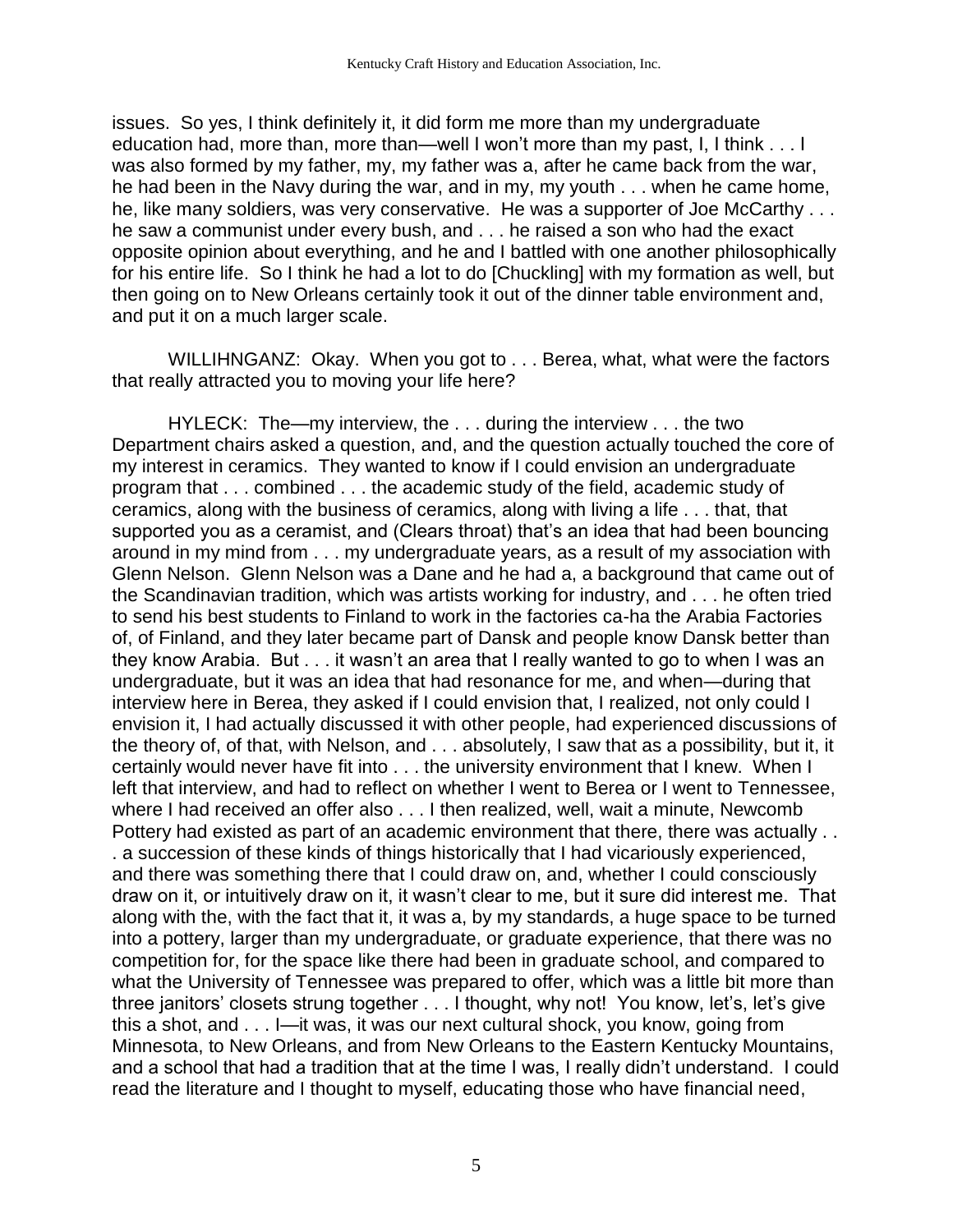that's no different than where I came from in Northern Minnesota, you know, the, the people from the Iron Range in Minnesota were all immigrants, most of them were out of work from the Minnesota copper and iron mines, gee it's the same people, they're just someplace else. Over time, I came to understand more what Berea was about than I, than I did when I took the job.

WILLIHNGANZ: Okay. This is interesting stuff. Now you . . . at some point . . . in your career, you started teaching here, and you were practicing ceramics at that time?

HYLECK: I was tea . . . I, I took the job at Berea in 1967, and . . . my first teaching job both—and it shows how naïve and ignorant I was as, as a, like I say I was about twenty-five at the time . . . Berea was operating both the college and a foundation school, and the foundation school was the equivalent of a high school. It . . . was extremely appropriate for Berea at the time, and maybe was a way to bring . . . the youth of the mountains who had had . . . let's say deficient . . . elementary education and bring them up to speed so that they could function at the college level. What I didn't understand when I took the job, is that part of my five-course assignment involved teaching in the high school, as well as teaching at, at the college level, and . . . I really had no interest in teaching in high school, had never had any interest in teaching in high school, and my only experience in teaching the youth of that age had been in New Orleans, where I did some courses in, for Upward Bound, mostly . . . for African-American students in, in New Orleans. But I really didn't like working with high school students at all, and . . . found out very quickly that, that part of my assignment was working with high school students and I just kind of struggled through that, in order to get on to the part that I was really interested in. So at the, at the beginning . . . I taught ceramics to high school students, ceramics to college students, sculpture to college students and design to college students, and then a kind of general education, art appreciation that . . . almost everyone in the arts is involved with at some, some point. The college closed its foundation school a few years after I arrived, and my teaching assignment was then almost totally, or exclusively settled in the area of ceramics, sculpture, and, and design. And over the years, pretty much remained in that area until later on; I started teaching a course in Native American art history as well, which had grown out of my University of Minnesota experience. The University of Minnesota at Duluth has, and has always, has historically had a significant number of, of Native American students who come out of the old Chippewa, Chippewa nation in northern Minnesota and some in Canada. And having gone to school with them . . . it didn't occur to me at the time that that was unique, but . . . later on, it occurred to me that I had intuitively developed an understanding of their perception of time and space, and that in fact was quite different from a westerner's perception of time and space. So when Berea was looking for faculty who could teach courses in, in cultures other than their own, I off . . . I, I proposed that I would teach something dealing with native American belief and I drew upon that undergraduate experience and, and the, the young men and women that I had grown up with there in high school, and, and in college.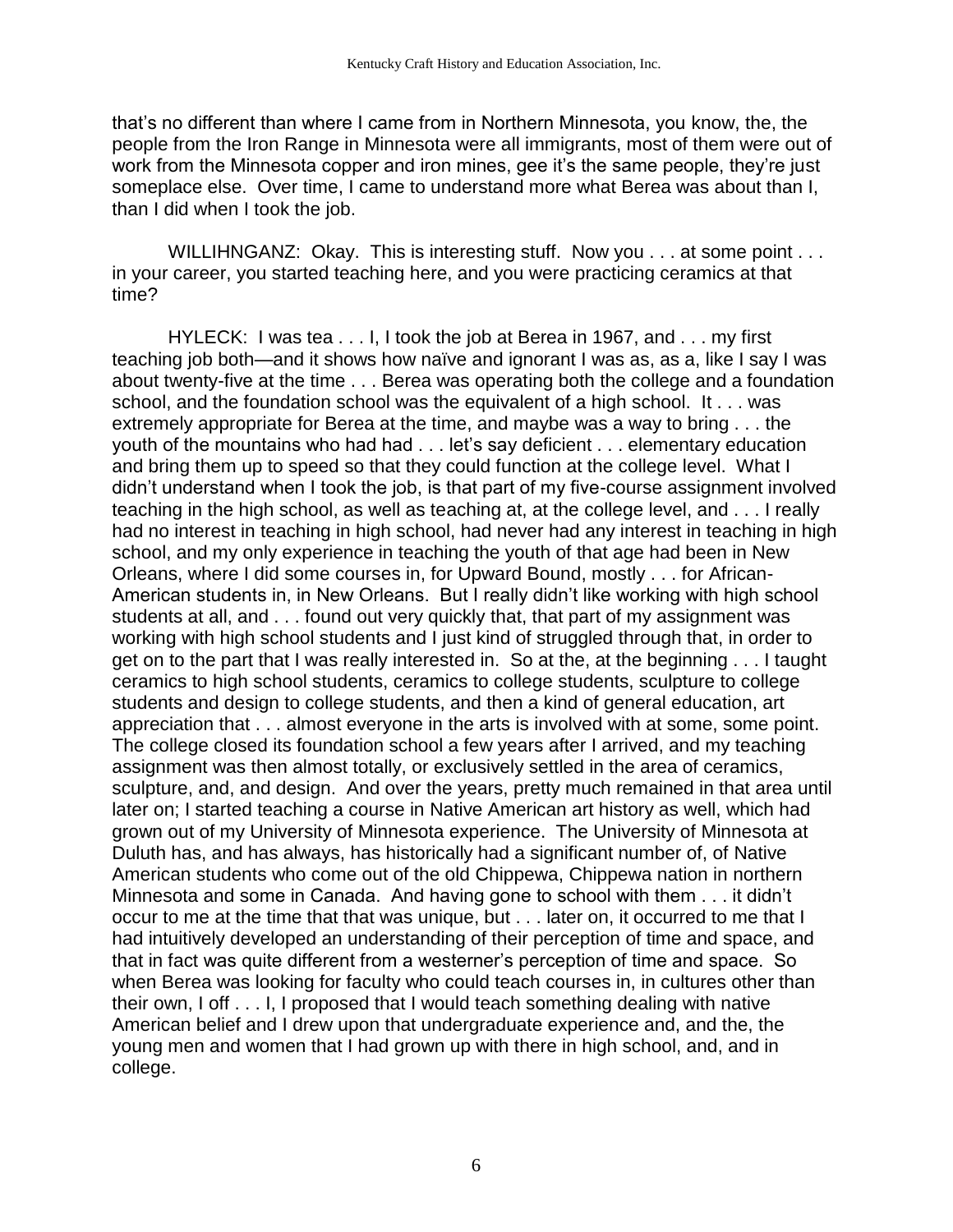WILLIHNGANZ: Now when you started a, in the '60s, looking at the, the retrospective that you gave me, the brochure you sent me, in a number of your pieces were what I would call social consciousness . . . pieces . . .

HYLECK: Right.

WILLIHNGANZ: . . . or they had a very clear message to them.

HYLECK: Right.

WILLIHNGANZ: And . . . did that ever cause any problems in your [Chuckling] academic setting?

HYLECK: [Laughing] . . . problems no, and, and, I think, had I been doing that when I was in New Orleans, I would say absolutely it would have caused me problems. But I didn't start doing it until I had come here and . . . I, I never reflected on whether that was the environment of Berea, or if it was the nature of graduate school where your, you know, your studies are, are more of discovery rather than, than . . . a clear understanding of what you want to say. But Berea is a kind of community, and to the best of my knowledge has always been the kind of community that enjoys poking its finger in, in the establishment's eye, and . . . we have to understand what this period of time was. I was an undergraduate when John Kennedy was assassinated. I was teaching at Berea when Martin Luther King was assassinated, and in fact I had a, an African-American TA that I had been very close to who was so devastated by that assassination that . . . we went through about a month of, of struggling to communicate with one another, and then shortly after that, of course . . . Bobby Kennedy was assassinated. So it was a period of time when—and, and Vietnam and I had . . . lost two friends in . . . (emotional voice) I'm sorry.

WILLIHNGANZ: It's okay. Vietnam was a difficult period for all of us.

HYLECK: (Sighs) shouldn't still be (Obvious distressful voice) . . . two, two fraternity brothers . . . one a pilot, and, and the other one in the Army, both from my wedding.

WILLIHNGANZ: (Whispers) Whoa! Now, you weren't drawn into the Vietnam conflict yourself, were you? You did not serve over there?

HYLECK: No—thank you (Tapping sound). No, I . . . started out in . . . 1961, the, the . . . Air National Guard and the—actually it was 1960, the Air National Guard and the . . . Air Force had a developmental program for . . . rising high school students where you could sign up for a particular area of expertise and I wanted to be a pilot. My father had been a . . . private pilot, and . . . went to my basic training in, in flight school and discovered that the . . . the . . . pressure, high pressure suits and the kinds of things you did in flight adjusted my eyesight to where I was required to wear glasses, and they gave me the choice of, of either staying in the officer's candidate program or then just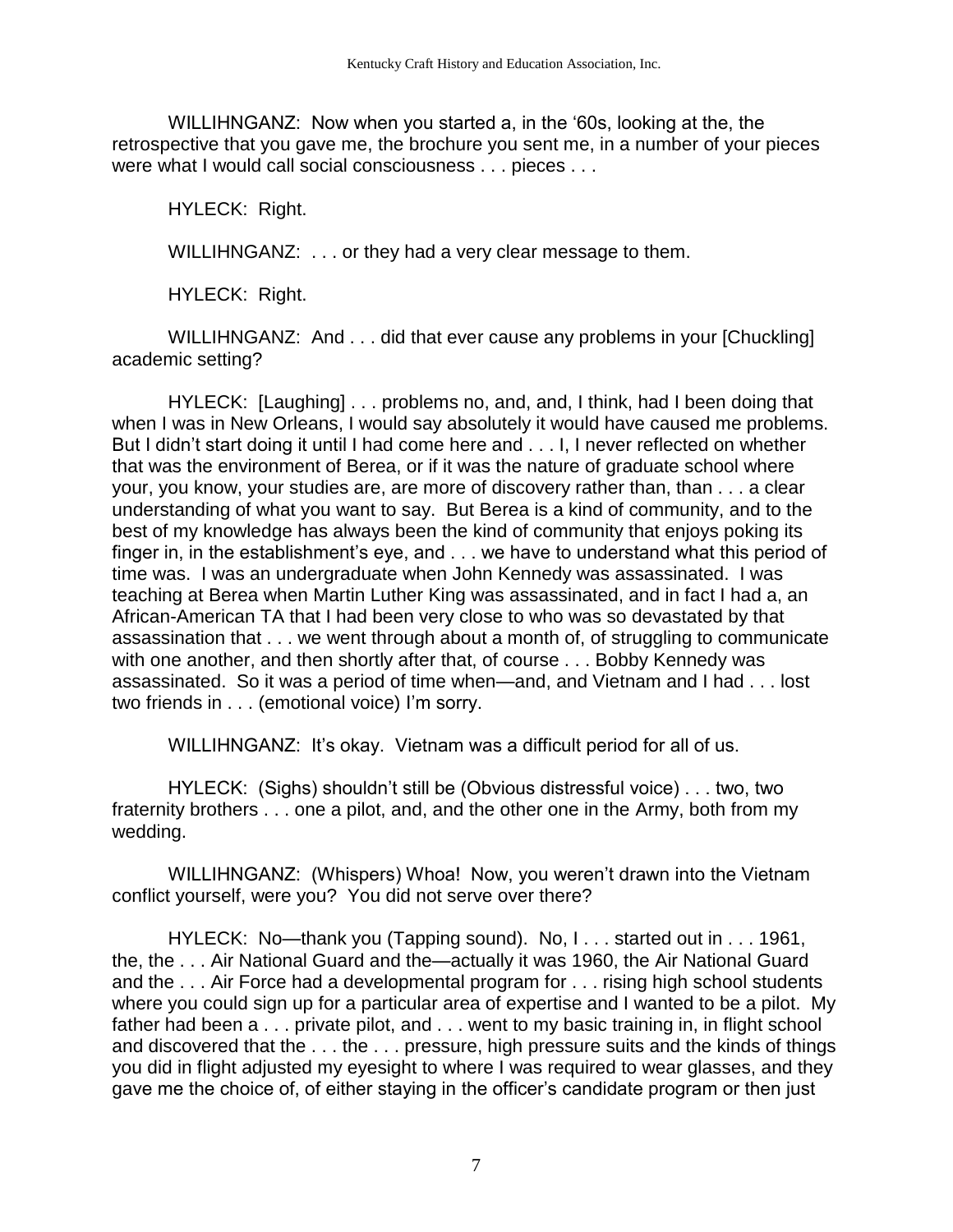dropping out and joining the National Guard permanently. And I did that and became a flight mechanic. I was activated . . . the first time during the construction of the Berlin Wall, and . . . then was activated the second time during . . . the Cuban Missile Crisis, and . . . those were my only active duty stints. After them I had a, I had a full assignment to . . . the Minnesota National Guard and, and then the Louisiana Air National Guard, and both of their assignments were to protect us from . . . Russian nuclear bombers. So, it, there was, there was my assignment, which had to do with flight mechanics and, and armaments, and had no application to Vietnam, and although there were numbers of people who were activated for Vietnam, my assignment always kept me . . . on the home front any time they were activated, anytime there was a crisis it was a case of . . . of manning the interest sectors to protect the home ground. On the other hand, these, these friends of mine . . . one had always wanted to be a . . . a fighter pilot, and, and . . . that's what, what he did, he joined the Air Force after, after college, and the other one . . . went to law school, and, and went to Vietnam as a lawyer.

## WILLIHNGANZ: Hum.

HYLECK: But no, I had no direct association with Vietnam other than to protest the war and . . . and this was part of my conflict in, in . . . in New Orleans, is I was still a member of the Louisiana Air National Guard and, and protesting on, the war on campus . . . recognizing that where I identified I would most likely get a dishonorable discharge . . . so we wore hoods.

## WILLIHNGANZ: Whoa!

HYLECK: So that, did—that is as close as my connection to the war was, and, and . . . by the time I had come to Berea I was still . . . very much opposed to what was going on with the war, and . . . to some degree felt quite betrayed by . . . by John Kennedy in, in that sense. That's a separate issue totally, but since we are leading to the kind of work that I was making, and, and at the time the work was social-political, and . . . it was interested in, in . . . the, the way we spin truth and . . . the way in which we accept truth and make it comfortable, where we accept facts and make them comfortable. It was also, I mean we have to recognize, it was also a time when everyone was experimenting with drugs, everyone was influenced by the Beatles and everything was . . . cool in rock and roll and . . . the imagery that you may have looked at had both social-political connotations as well as sexual on connotations, I think the culture had blended and stirred all of that together and . . . used it as, as a way to . . . challenge the establishment. The first exhibit that I did here in Berea was just loaded with that kind of imagery, and the college did not have a large gallery to hang it in, so the art department proposed that I would put it up in the lobby of the, of the College's library and . . . it . . . I, I brought in, I brought a ton of dirt and sprayed it on the library floor and erected tombstones to . . . [Chuckles – Willihnganz] to Vietnam and . . . the people we had lost, two (Quivering voice) native Americans that I had known who had gone to Vietnam (Resumes normal tone), and these other images that . . . who were, who were political images and . . . the librarian [Chuckling], the librarians were shocked ... and their initial res ... was—response was there was a lot of sexual imagery here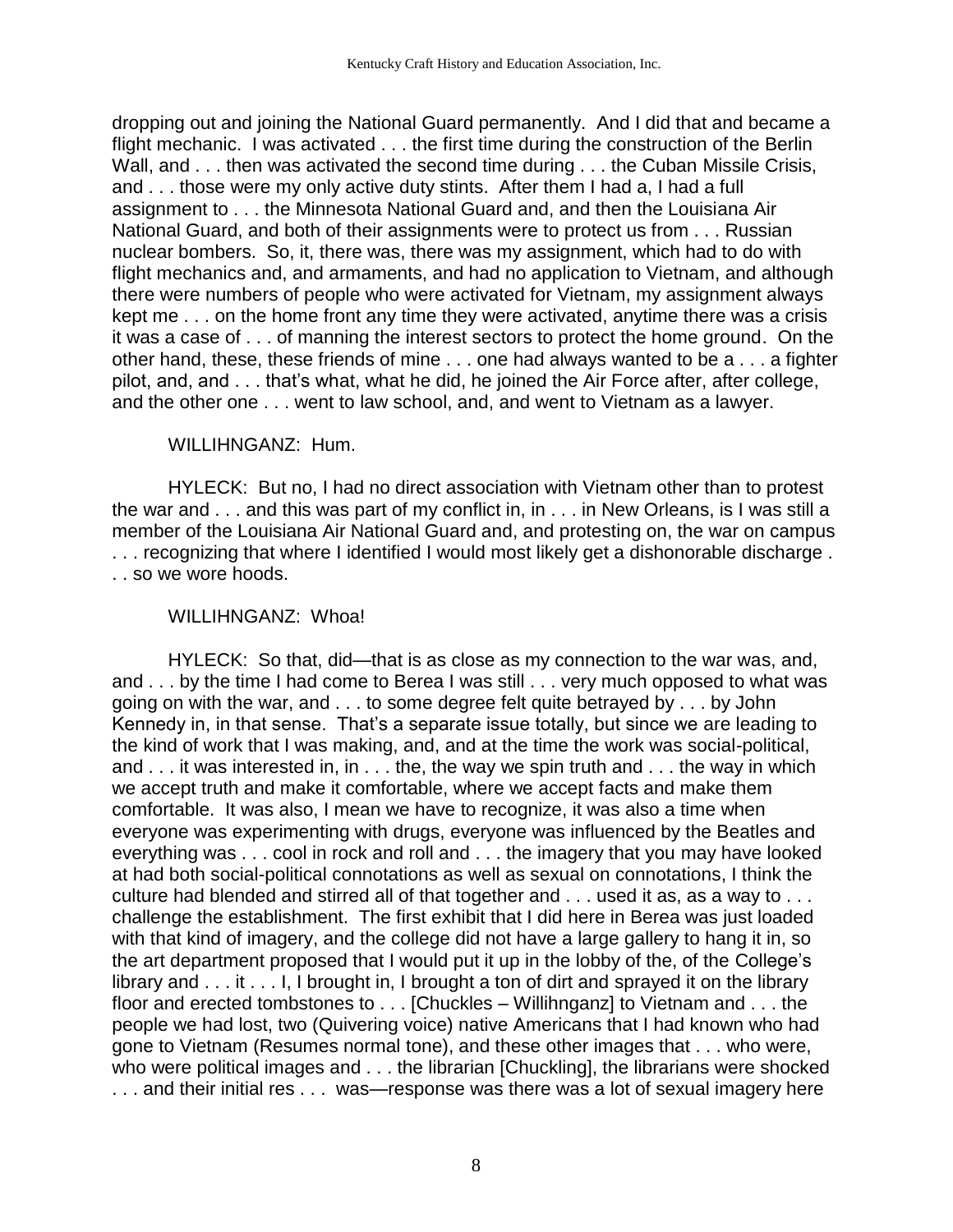and they didn't approve of it, but they sure did approve of the social-political [Laughing] imagery, and therefore it got to stay, because the overwhelming weight of the socialpolitical imagery . . . shall we say, washed clean the [Chuckling] sexual imagery [Laughter – Willihnganz and Hyleck]. But I think that that was, was probably the first time that . . . the first time that I had tried to put together a body of work that was, was shown in one place that, that had that kind of social stigma. Many of the pieces have been exhibited nationally in individual shows . . . but the first time that there was a body of work that, that had that kind of thrust.

WILLIHNGANZ: Okay, interesting. Now, over time you moved away from those kinds of social political statements in your work.

HYLECK: True.

WILLIHNGANZ: Why is that?

HYLECK: Well I, I think that . . . you, you, as an artist . . . evolve or change with your age. The '60s passed, the '70s passed, and . . . and while they were times of, or periods of, of revolution and unrest . . . you stopped being twenty, and you stopped being thirty and . . . I had always felt that as, as an artist—I can remember coming home, my, my father hated artists and he hated college professors too, [Chuckles – Willihnganz] and I can remember coming home and telling him, on a vacation that I was no longer pursuing architecture, which he was very enthusiastic about, because he, he had been a soft-trained engineer . . . and that what I really was interested in was college education and, and the poor man tore out what little hair he had left and . . . wanted to know why, and, and I said, "well because . . . in the arts and, and in teaching, that's the sort of thing I can do until I die, and I don't have to retire from it, I don't have to quit." And I don't know if it stunned him, or if he bought into the idea, but he had no argument for it, and it stuck with me, the, the idea that as an artist, you never quit doing that, and the way in which you continue to do it is you go deeper and deeper and deeper into the issues that concern you and you flush them out in, in a richer way. And it means you keep thinking, you stay alive, and . . . you keep looking outside. Well, when you stop being twenty, and you stop being thirty, and, and the country evolves from its experience in Vietnam in the '60s and the'70s, there are different issues, and . . . you find different ways to deal with those issues. Added to that, my teaching assignments forcing me to reflect on my background and, and my experience with, with . . . Native American cultures of Northern Minnesota and Canada, I realized that . . . mankind's involvement with a place is, is as important, or part of mankind's involvement with time. So, where my initial work was more directly related to time, and the time that was impacting everybody . . . this, did this concern for place, or awareness of place, also had meaning. And gradually my work moved more toward this interest and concern for place, and how as humans we modify our understanding of place for its own purposes, whether that's to make it tolerable, or to make it magical, or to make it . . . survivable, we do things with our understanding of place, and I just kind of gradually slid over from this concern about social-political issues to issues that I consider to be more substantive. As I, as I look back at it now and I think, you know, here we are a, a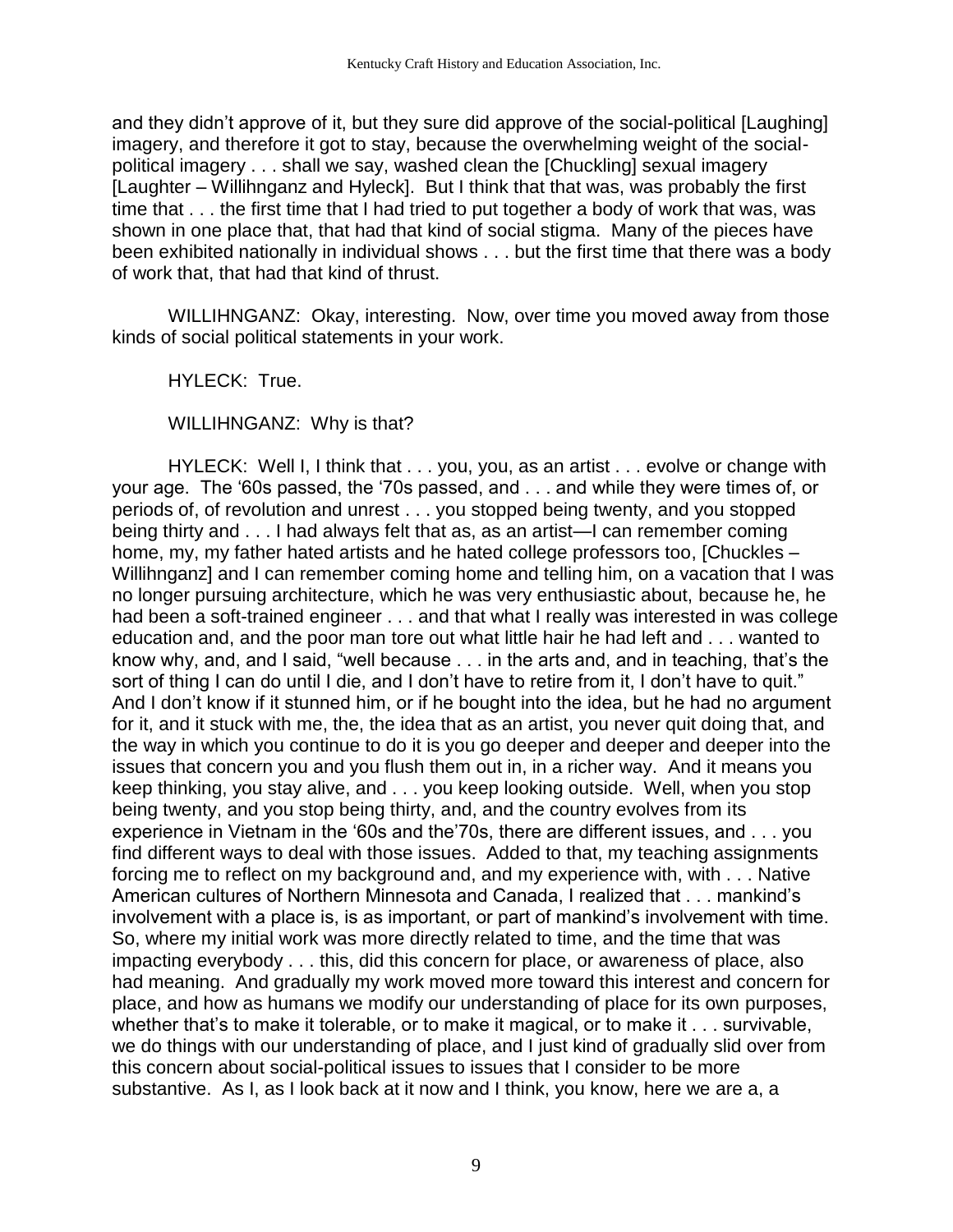society concerned about environmental issues, I think environmental issues come directly out of an interest in place and, and the application of social and political concerns for one's place. So it's been very slow moving in that direction.

WILLIHNGANZ: It seems to me you also had a, sort of ... interchange or a ... dealing with the issues around functionality . . .

HYLECK: Sort of.

WILLIHNGANZ: . . . and structure.

HYLECK: Correct, correct. The . . . my assignment at, at Berea a, as I mentioned earlier was develop—to develop . . . a program in ceramics that coupled with the student craft program of the College. That . . . that program . . . was proposed in, in 1970 and then generally accepted by the College in 1971, and it meant that I was directing a number of student apprentices in the production of marketable ceramic ware, and . . . supervising a resident artist who was a production potter. It coupled with my undergraduate education. Glenn C. Nelson was a functional potter, and then I was really trained as a functional potter but had found that . . . my interest in architecture and my interest in social issues had pushed me closer to the sculptural end of the s . . . of the spectrum. That didn't mean that I lost my understanding of, of the functional pot . . . and in, in working with students in the apprenticeship program . . . had to be multi-facet, I had to be able to think both ways, and I guess I believed, I don't guess I know, I believed that the way a functional potter survived was by understanding the issu . . . issues associated with form and not just the issues associated with the market place. This, this is something that I had continued, or where as long as I was teaching I'd tried to instill on the students that if, if they were going to last and not be consumed by . . . bad market time and, and a weak market, or changing fad, that they really had to be driven by ideas and a clear understanding of the kinds of forms that were unique to them, and that way they would be able to develop their own niche in the . . . both the arts and, and the market place, and, and not be as vulnerable to the whims of the consumer.

WILLIHNGANZ: Now, when you were dealing with these issues with your students, were you getting involved with the Kentucky Guild for Artists and Craftsmen?

HYLECK: Well, actually that involvement occurred almost . . . at the same time that I m . . . moved to Berea. The Kentucky Guild had had its first play—fair—in . . . the . . . spring, I believe of 1967. I might be off by a year there. I, I believe that was the first fair in the spring of 1967, and I arrived in the fall of 1967, or somewhere in the fall of 1967, and . . . one of the very first people I met when I arrived was Richard Bellando, because his office was a janitor's closet just down the hallway from the pottery in the same building where, where the pottery was housed, and . . . Richard and I struck it off . . . immediately and, and he said, "you know, you really need to, we've had this fair," fairs were relatively new idea coming mostly out of the southeastern United States in the east coast and I had never experienced a craft fair before and . . . he, he said, "you,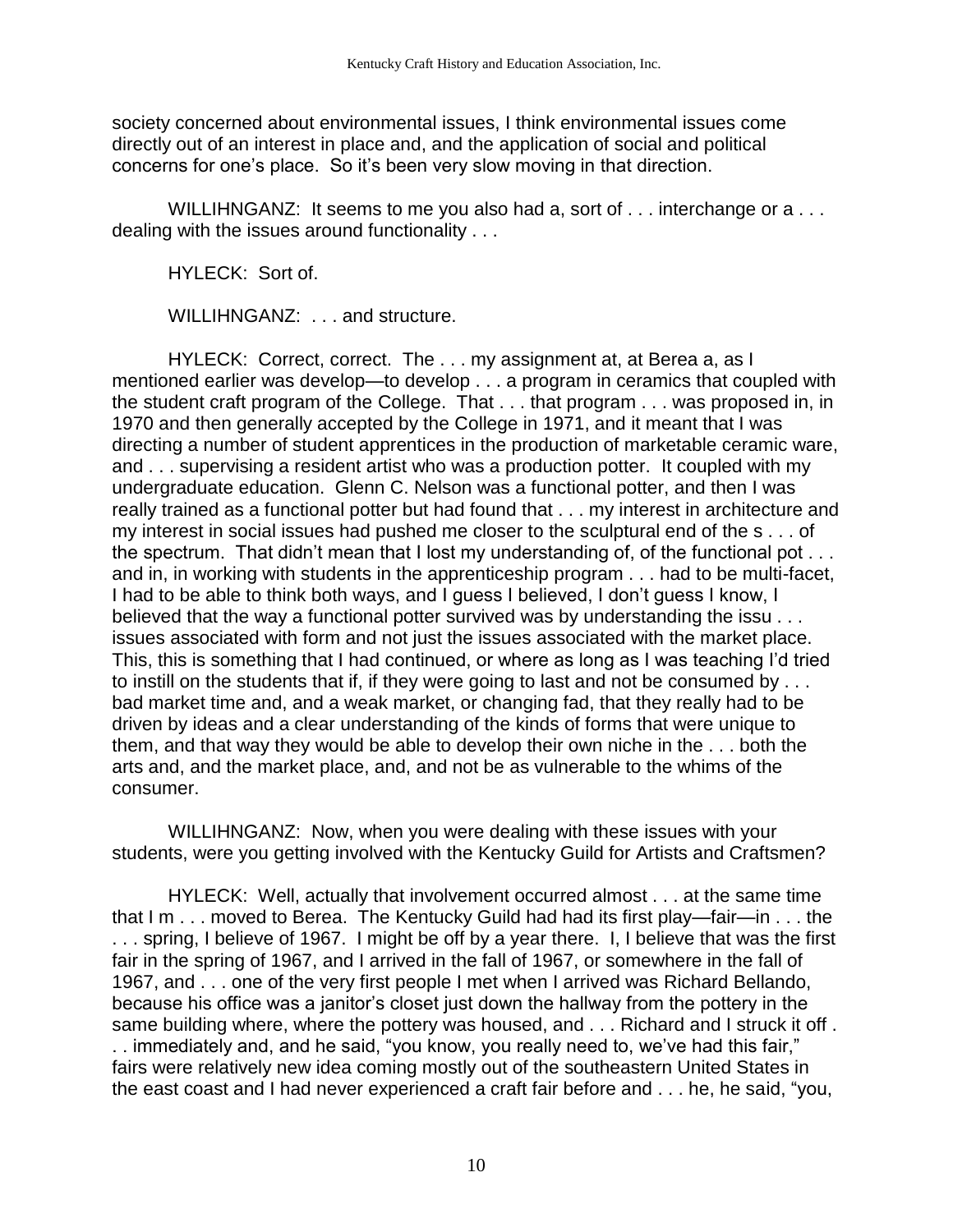and you should become involved with the guild" and, and . . . and I was open to the idea. So . . . I had put together a, a body of work for the next spring fair, which I think would have been 1968, and, and joined, became a member of the guild at that time.

WILLIHNGANZ: Okay.

HYLECK: Can I take a quick break?

WILLIHNGANZ: Sure.

[Pause]

WILLIHNGANZ: Perhaps we can continue.

HYLECK: I don't remember where we were [Chuckling].

WILLIHNGANZ: [Laughter – Willihnganz] well we were talking really about . . . I think about . . . the, the start of the guild and your involvement with Richard Bellando.

HYLECK: Right.

WILLIHNGANZ: And . . . tell me more about that, some of the people you met through the guild and what that experience was like for you.

HYLECK: Well, when . . . I, I came to Kentucky . . . the first group of . . . artists that I met were people who had been involved in the development of the Guild. Lester Pross who was one of the . . . was my, one of my art chairman, as well as . . . one of the initial signers of the . . . I don't remember what it's called . . . developers of the Guild anyway…Rude Osolnik, another who was the chairman of the Technology Department, and that's the building that the pottery was housed in. And then of course, Richard Bellando who was the director of the Guild and, and whose office, as I said was just down the hallway. Richard was—is very close to my age, I think…we don't talk about that, but I believe that that's [Chuckling] correct, and . . . and we just had, I thought, a, a very . . . instantaneous connection, and drank coffee together, and managed to, to . . . to have long coffees, almost every morning, and . . . and his, his excitement for, for the Guild and what the Guild was trying to do . . . it just resonated with me as, as a very . . . appropriate kind of outlet for artists and, and for crafts people. The first fair that I attended also allowed me to meet people from around the state who were involved in, in the arts and . . . especially in ceramics. I then met Fred Shepherd who became a very good friend, from Murray, and . . . (Sighs) thinking of, of other people at the time . . . Homer Ledford . . . a dulcimer maker who had been a, who was a, a Berea grad and, and I had heard about him through Berea, and I had heard him play, and then met him as a person. But then the…that…the organization and actually was a fusion of, of different kinds of personalities, urban and rural, artists and craftsmen, and . . . they offered a, a very unique kind of tension, you know, the, the push and pull of, of . . . why is the organization in Berea when we have these big cities? You know, why doesn't it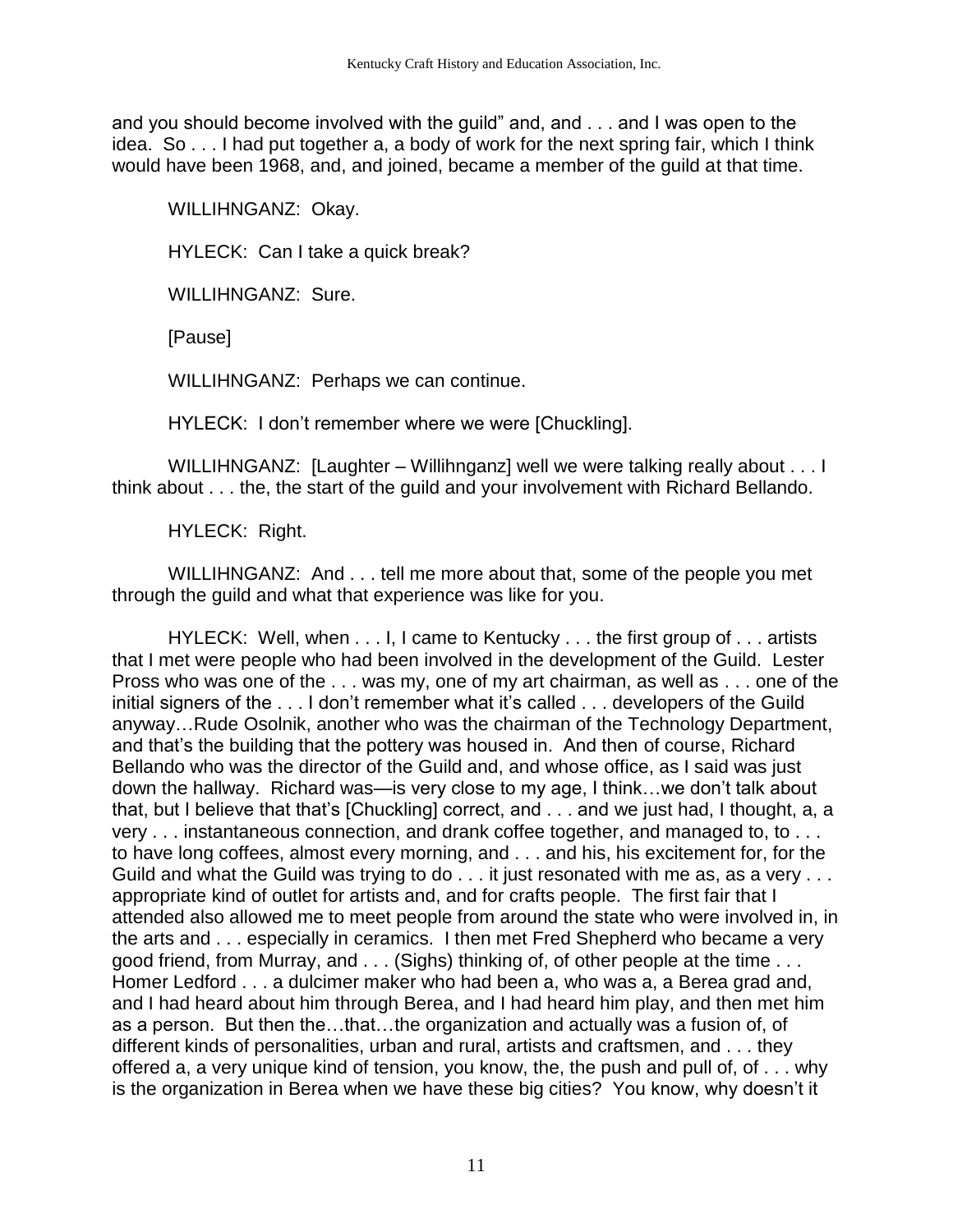move to the big city? And . . . that, that kind of push and pull I thought . . . gave life, you know, it made the blood thaw—flow through the organization and I think that . . . Richard made an, an excellent . . . attempt and, and succeeded in many ways of blending . . . all of these possibilities that Kentucky offered . . . this chair I'm sitting in . . . was made by Chester Cornett and the, the very first fair that I attended . . . Richard had gone off and found this and from the Eastern Kentucky mountains who had no schooling of any kind and he, he made this furniture with . . . I think three tools and . . . he, it's, it's what we now call green stick construction, but at the time it, it seemed phenomenal that a person could make a chair without screws and nails, and, and power tools. Well Richard…Richard had set up the fair there in the, in the woods at, at . . . Indian Fort Theater, and . . . just right next to where my booth was, he had brought in Chester, and, and Chester was sitting there making chairs, and . . . he, here I am, an AMFH framed artist with two college degrees, kind of standing there, agape, watching this bearded man who had no education make the most spectacular furniture and . . . he wasn't the least bit interested in the event. He wasn't the least bit interested in the people who were standing there watching him…had very little to say…he was just busy at his chair, and [Chuckling] I, I... I'd, I look back at that now and I think of the genius of Richard, the ability to bring all of these people together and try to serve all of their needs, college trained artists, people who had developed their craft or their art as a kind of hobby and, and they were trying to make a living at it, and at the same time people who had no formal education at all, that . . . Richard recognized, really had something to offer to the public as well as to the, to the other people in the organization. Now I, I think that this was part of the, the plan of the founders of the guild. But . . . you can have a great plan, but unless you, you have somebody that knows how to bring all of these things together like, like Richard did, it just isn't going to fly. And as, as I look back at my early years with the guild, my needs really were very different from the needs of, of many of the crafts people there. I mean I was, I was teaching at a college. I didn't need this income to survive. What I needed was outlets for the kind of ideas that I wanted to make, and . . . selling those things in the woods was, was not [Chuckling] appropriate outlet. Richard had, had the ability to make contacts for myself and others like me with galleries in New York City, or galleries on the country or, or people . . . who had retail outlets in other locations, so he could keep us satisfied, and he had the, the ability to provide . . . reasonable outlets for, for the people who were trying to make a living and they totally, were totally dependent on, on that, and give the exposure to people like Chester Cornett who were out there in the howler just making the work potentially vulnerable to exploitation. But, the best way to beat exploitation is to make what you do so extremely public that it will become obvious if, if you're exploited. And . . . Richard made every effort not to exploit those people but, but to give them a, a . . . stage on, on which to present their work.

WILLIHNGANZ: Now, you were involved in the fairs, marketing some of your works. Did you ever get involved in the organization itself?

HYLECK: I did, and . . . so the first fair that I attended was the second fair that they, that the guild had. I'm terrible at dates, but . . . within a couple of years . . . I would guess, maybe it was within a year, I joined the board of directors and . . . served on the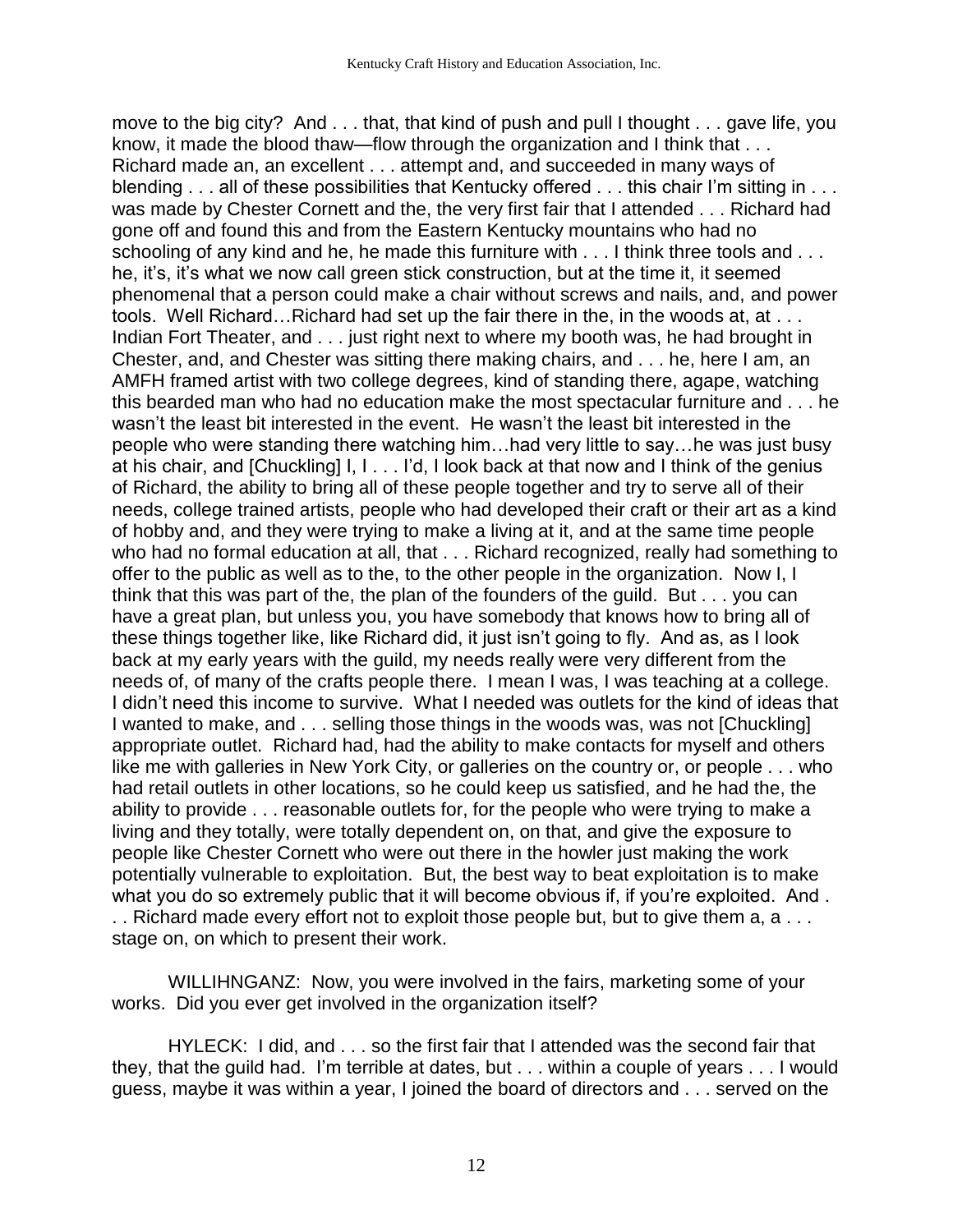board for a number of, of years, a number of terms . . . I was the vice-president of the, of the Guild f . . . for, I guess a couple of terms. I don't really remember . . . and I think through . . . the . . . urging of a number of the board members, both because I was in Berea and because of the way I approached my work. I became very active in the standards committee for the organization in its early years. The . . . philosophy of the organization quite unlike most . . . exhibitions that I was, it was acquainted with was that the . . . membership that review a potential members was to be an educational experience. So you applied for membership, and if you were accepted you received the critique, and if you were rejected you received the critique that was intended to be helpful. And . . . believe me, that was extremely challenging. I don't know how a rejection . . . can be spun as helpful [Chuckling], but it was the intent of the organization to be as helpful as possible to people who didn't get into the organization, and to be as helpful as possible to people who did get into the organization, so that they would continue to grow and . . . not stagnate, around one particular item that was, was marketable. And, for many years that responsibility . . . fell to me, and then I'm really not quite sure why, they and maybe because a lot of the jurying took place in Berea and I was here, and . . . then they could draw on, on me to pull a group of people together, and it may have been also because . . . as, as a university trained artist, I was supposed to have the words that could, could [Laughing], could go along with [audio sound brake]

WILLIHNGANZ: Well . . . how do you feel about the whole jurying process and the…is that, is that a good thing to contribute to the, the betterment of the, the individuals, or does it really stifle things . . . in some ways?

HYLECK: Well, you know, I don't know that the arts have ever managed to escape the idea of a jury and, and the difference between a jury and a critique is a, a group versus a single individual. And, and for that matter, a consumer is a jury as well, so . . . the…anyone who would argue against the existence of a jury I think is, is being a little naïve. The jury is going, going to happen at one point or another, and . . . a jury that manages to focus itself on the work as opposed to the personality of the maker is . . . more likely to have a positive impact in the long run than no jury at all. As . . . as a person who has now been involved in this for almost fifty years . . . what I have come to realize is, is that as a practicing artist, no one really cares whether you exist or not, and no one cares about how your work develops anymore than you do. Those of us that were educated . . . in our craft, or art in a university, discover that once you leave the university, it's, it's the closest thing to being hurled off a cliff. You can have…and that while you're on the precipice, you have all of these people telling you where the edge is, and how close to get to the edge, and how to flirt with the edge, and then you graduate… and it's if they, as if they all walked away, and as they left you, they pushed you off the edge [Chuckles – Willihnganz] and then what? Then no one gives feedback, unless the feedback is disinterest. So I, I think the juries are, are extremely important. A jury that gives you a, an acceptance or rejection letter that is accepted, check box, reject box, check . . . is usually met with a great deal of, of . . . hostility on one hand, or suspicion on another, or elation, and none of them are founded on anything. It's, it's just happens with, with the note. A jury on the other hand that a, that attempts to, to provide some sort of focused criticism that, as I said, is focused on the work and not on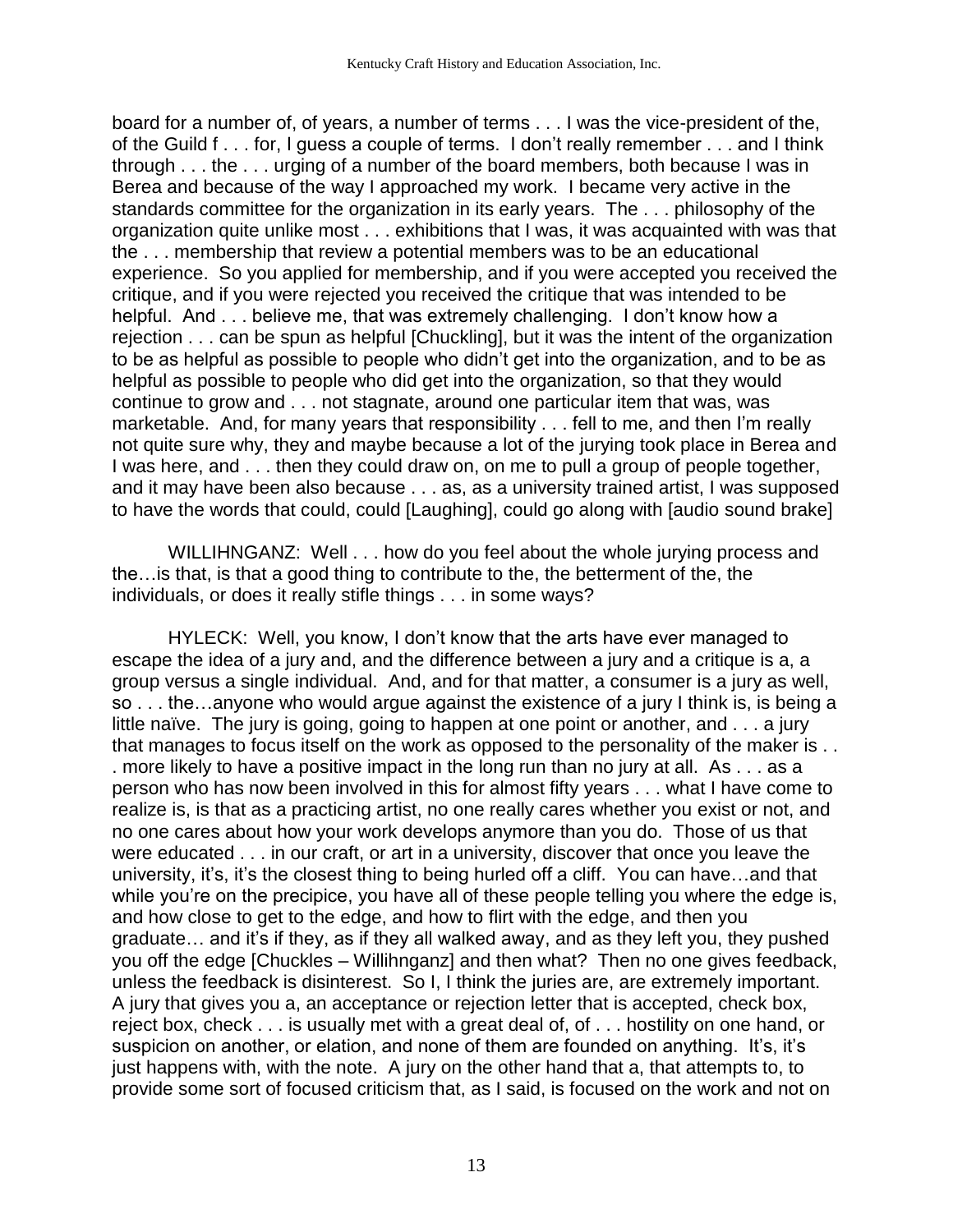the person, or on the choice of the person to . . . to submit, or not submit . . . eventually I can…I think can have some positive impact. And as I, as I look back at people who . . . and I wouldn't want to name names here…the people who are rejected the first time, and persisted I can only say that it was positive. And, and that…this can be positive in a variety of ways, and one is that it provided decent and e . . . and effective criticism and the other is that it made them angry enough that they went at it with greater intensity and . . . with greater intensity, they came to a clearer understanding of what it was they wanted to do and why they wanted to do it. And, and I think that that in itself can be a way to, to improve a person's work.

WILLIHNGANZ: You know, I've…now I've interviewed dozens of people who have been in the Guild, or are in the Guild, and . . . it's really a badge of courage how many times you were turned down [Laughter – Willihnganz].

HYLECK: Yes [Laughing].

WILLIHNGANZ: And you almost get into one-upping each other . . .

HYLECK: Yes.

WILLIHNGANZ: . . . there, well I've been there eight times and I still came back [Chuckles – Willihnganz].

HYLECK: Yes, right, right. And I, and I think an organization like this that wasn't just accepting people who were credentialed by the university or, or . . . by a formal education . . . needed to r . . . address the fact that if people were self trained, or taking the occasional class, that that in itself was not going to be enough to sustain them. That . . . if they, if they were going to be able to sustain themselves as, as artists, they would have to go through a number of layers of learning, until they became strong enough in their understanding of what it was they were making and why they were making it, that . . . that they would be able to persist over time.

WILLIHNGANZ: We need to stop here for (unintelligible)

[Pause]

WILLIHNGANZ: We were talking about your involvement with the board . . .

HYLECK: Mm-mm.

WILLIHNGANZ: . . . and . . . you were the vice-president?

HYLECK: Vice-president at one point, yeah.

WILLIHNGANZ: . . . at one point, and then over time you got less active and dropped out of the organization, is that correct?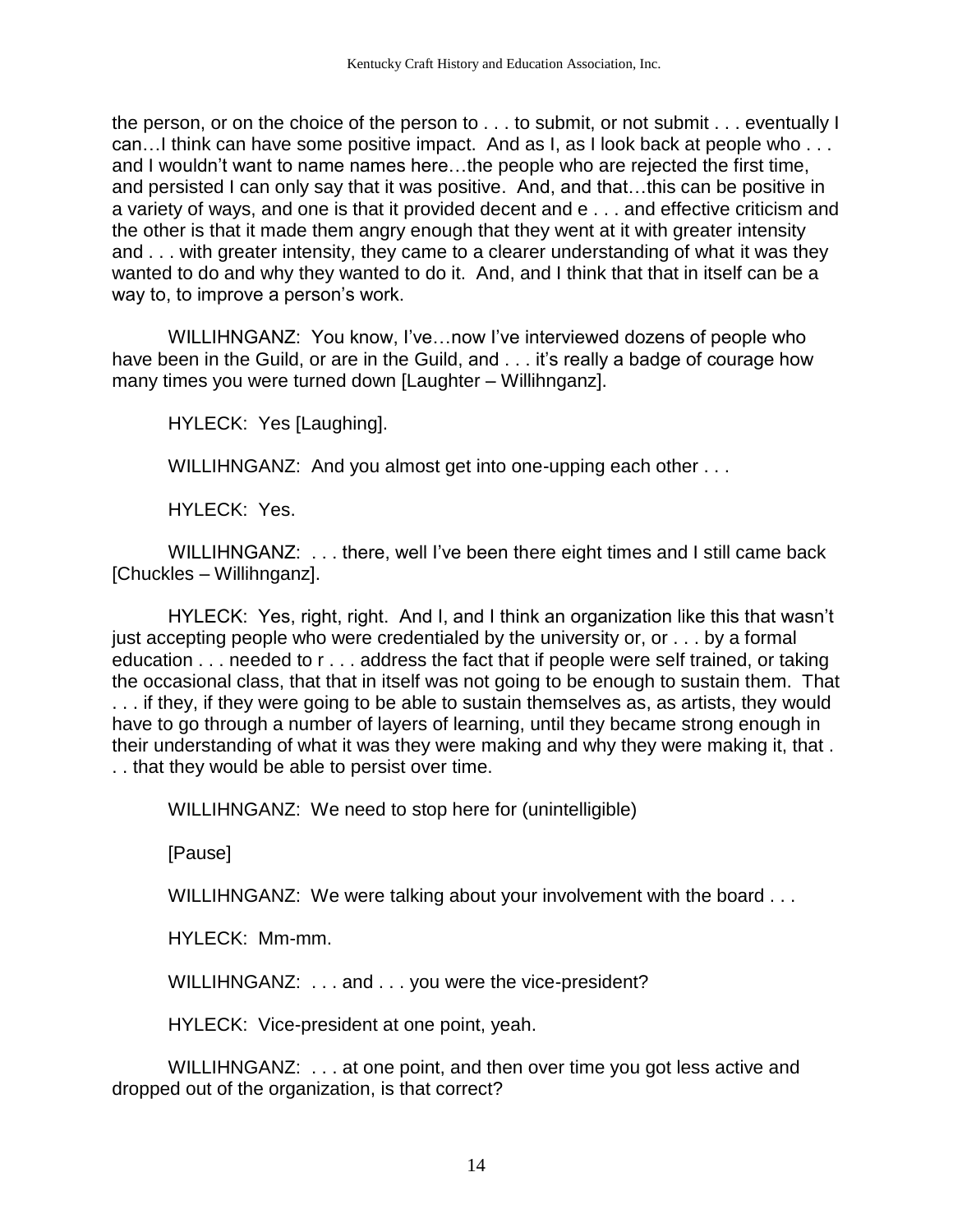## HYLECK: That is correct, right.

## WILLIHNGANZ: What happened?

HYLECK: Well the, the . . . simple answer is, as my work evolved, and as my career evolved, the Guild no longer served my needs. I had not joined the Guild out of . . . any sense of service to the, to the community or, or service to . . . to the field of art. I had joined it because . . . I thought that it could serve me, and . . . I really looked for ways in which it served me. I think being on the board was . . . a learning experience for me and it also was . . . part of what a person does when they, when they join an organ, organization, or join any group of people is, you make an effort to, to maintain it the way you would like it to f... to function, but  $\dots$  it went through a number of, of different directors and as I've mentioned, part of Richard's genius was his ability to serve the needs of people with very different backgrounds and very different needs. I did, I found that I could not sell my work in the woods, and as, it is as simple as that. For a few years . . . Richard . . . at Christmas time would try to find a storefront in Lexington and, and he . . . had established a relationship with . . . Walter Leet…a furniture store owner, owner in Lexington. And, and so we had a storefront space to sell at, at Christmas. Well, that, that kind of environment, which is closer to a gallery environment, actually suited my work better than being in the wood stick (Clears throat), and although people really like seeing my work in the woods…and I try to make use of, of the natural surroundings, in order to display it . . . people don't go to the, go to the woods to see social-political [Laughing] commentary. And even if you do, you . . . you may find that it ruins your, your pastoral [Chuckling] experience. Anyway . . . with the, with the succession of, of directors that followed Richard . . . fewer and fewer of them were able to do the kind of job that . . . Richard so keenly grasped. I mean you had to be a fund raiser...we...if I can back up a little bit about the Guild . . .

#### WILLIHNGANZ: Sure.

HYLECK: When I first joined it, it had an educational function as well as a commercial function. The train was, was still operating and Jerry Workman was, was the person who managed the train and, and took it off into Eastern Kentucky for the most part . . . as an educational gesture. But then, the, the part that Richard was mostly responsible for was . . . the marketing of, of art and, and craft. Well, the…I mean it, it would take a genius to be able to raise the kind of money necessary to do both of these things and, and that's really what he was, and, and, and what he was able to do. Well, the directors that followed him…I don't think had the capacity to do all of those things, so as to train . . . lost its funding and that stopped being part of, of . . . the guild's outreach. On the other end, it still had an educational mission, and . . . it never really found that . . . educational voice after the train was . . . was eliminated. That in itself would not have caused me to, to leave the Guild. But as time went on, it also lost its ability to market what I would call fine art. Unless you could sell your fine art in the woods (Clears throat), and unless you could put up with . . . foul weather . . . during the fair in the woods, which I think in, in terms of the serious painter, the extremely difficult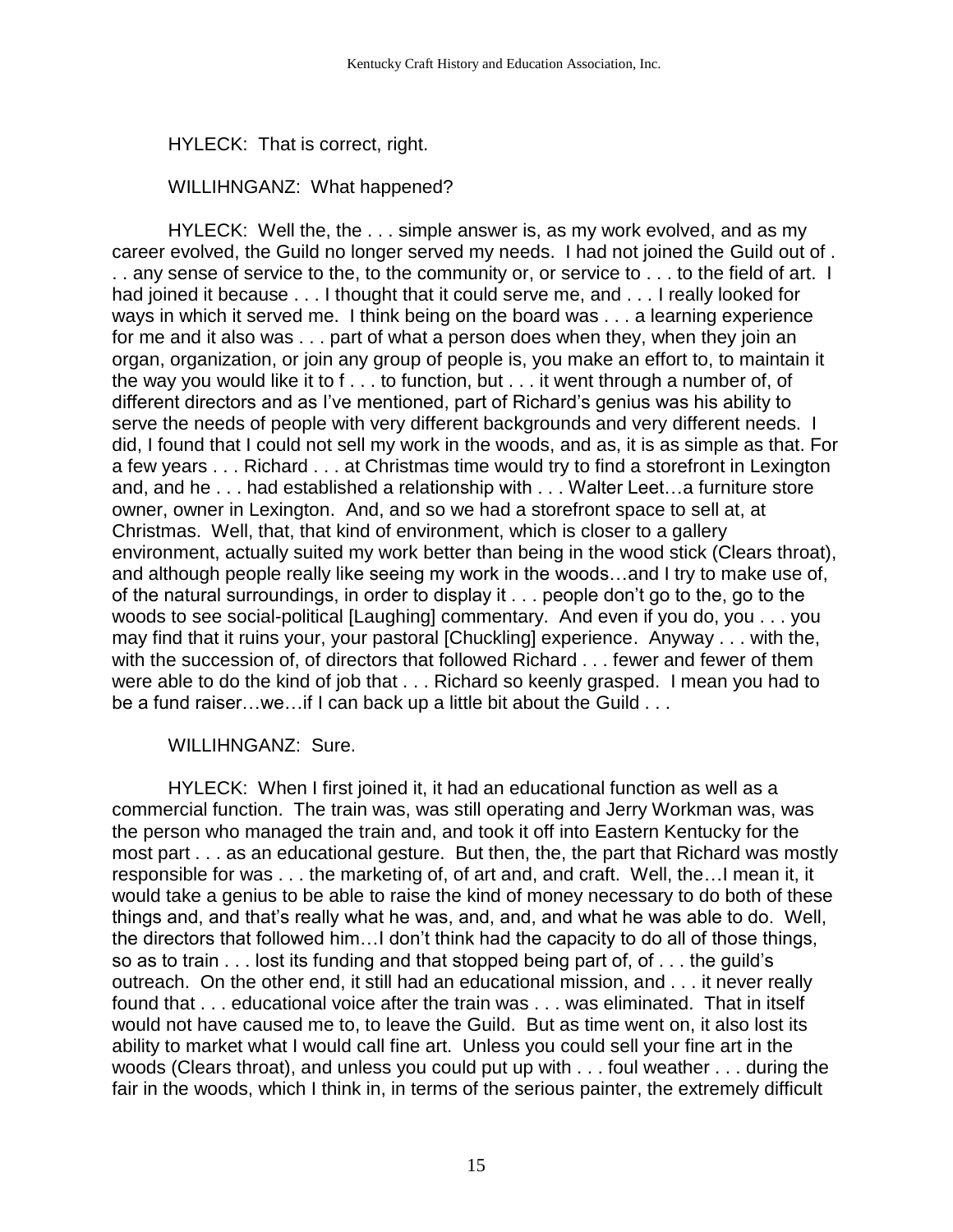or serious printmaker would be exer . . . extremely difficult. In case of potters, heck, we let the water rain on in and made the work look better anyway, but . . . the kind of more sculptural work that I was doing just, just simply needed other venues. Also, at that same time (Clears throat), I had become chairman of Berea College's Art Department, and I was still directing the apprenticeship program. I had too many administrative things on my plate. I had a family, with two young sons. I wasn't willing, willing to sacrifice them as well. And, if I wanted my, my career in art to survive, I realized I had to find other ways to, to make it work, and I, and I don't believe in token membership to anything. So I'd, I found it was much easier for me to step out of the organization and let it go the direction that it had wanted to go, rather than . . . engage in some kind of conflicted push and pull with, with the organization.

WILLIHNGANZ: Now, were you involved in other organizations, the Southern Guild, Highland Guild? Or…

HYLECK: No, the Southern Highland Guild . . . never really interested me at all. I was involved in the National Council on Education for the Ceramic Arts, which is an international organization in ceramics. And I had…I was very deeply involved in administrative assignments to the college, and, and various committees that, that the college had. It became extremely difficult for me . . . for a number of years to keep my art going and do the administrative work, and the teaching work that the college demanded. In the case of the Guild…do it…at that point, it would have been far easier for me to market functional work than the sculptural work that I was doing. And, yet if you're going to market functional work, and deal with galleries, you have to be able to supply them, and keep them supplied. And you can't give them work in January, and then, when it's gone and they need more work in . . . April, say, gee, I haven't made any [Chuckling] and, you know, they, they very quickly lose interest in you. So, I put more energy into the more sculptural work . . . it evolved more slowly, and the venues for exhibiting it . . . were not as demanding (Clears throat) …demanding in that they didn't have to have regular production every few months. And, I just felt very comfortable doing that, that kind of work. So, so the guild no longer served my needs…really is, is, is why I stopped being involved with it.

WILLIHNGANZ: Mm-mm.

HYLECK: It, it coincided with the period of time when the, when the girl…the Guild was struggling to survive economically, and . . . and was going through a, a lot of turnover in it's . . . in its administration, and different directors, and seeking a director who had the skills and . . . s . . . solidarity that, that Richard had provided. That really had little or nothing to do with, with my leaving the Guild, and my real reason was it just didn't serve what I was up to.

WILLIHNGANZ: What, what are your views about the, the state craft marketing program that started in the seventies, I guess?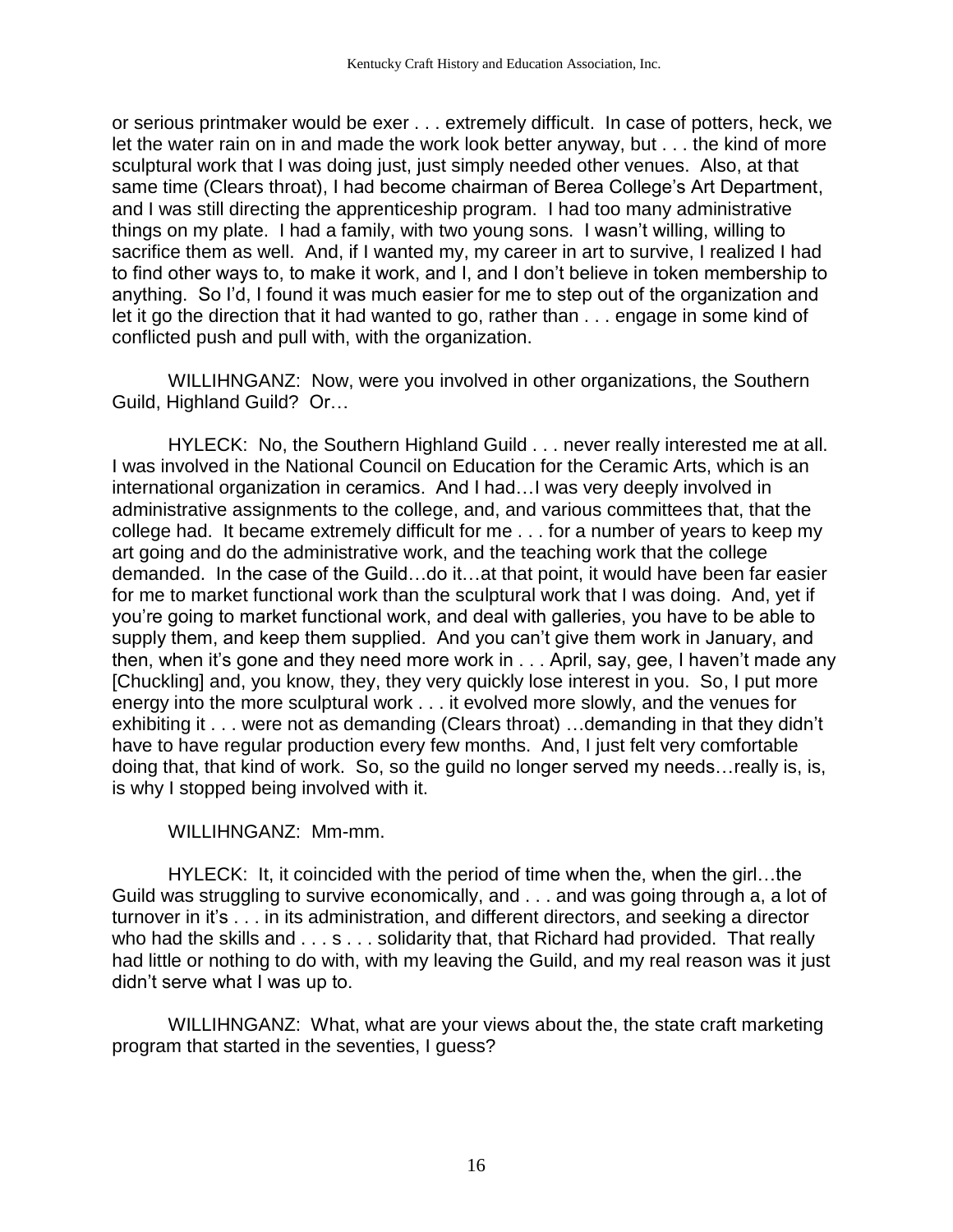HYLECK: Mm-mm. Well (Clears throat) my, my initial involvement with, with the arts and, and the crafts is, of course, prior to the Reagan administration. It's when the National Endowment for the Arts had . . . a belief that they could support the arts by finding the most dynamic artists and funding their, their work, and that in doing so, they would not contaminate or destroy the arts. I think that this is a commendable mission. No mission in life is, is totally perfect, but the National Endowment . . . I think created in its commendable mission two problems for itself, one was . . . when money is involved . . . we'll call it the good whole boy, good whole girl network takes hold, and . . . a lot of that funding w . . . was . . . administered on the buddy system, and the second thing that, that happened was you, was you had very controversial artists and very controversial work being funded. The kind of social-political things I was doing was nothing compared [Chuckling] to some of the work that was being produced in the, in the '70s, and . . . if anybody who rem . . . remembers the hostility in the halls of Congress over the kind of art that was being produced, and how . . . it became the appropriate whipping boy for all of the national ills, the national endowment was essentially gutted, and killed. It continued for, for a shorter period of time, but I th . . . but I, you know, I think nobody noticed when it finally died…blew away. The result was, that instead of funding the most edgy art that existed, is that the money…so that there was still money, federal money going into the arts…it went into grassroots development. And the idea that art is for everyone, and everyone is an artist, took hold. Well, I, I don't happen t believe that. You know, I, I do believe art is for everyone, in some way, but I don't believe everyone is an artist anymore than I believe that everyone is a doctor, or everyone is a lawyer, or everyone is a clergy. I think that people have specific kinds of callings, and are willing to make a professional level commitment to those callings, and that by channeling the money into the, into the grassroots, we have done something akin to developing . . . leisure time activities, leisure community centers, on a very broad basis, which, which is healthy and good, I, I have no opposition to that. But I don't know that in itself it's a way to develop the best kind of art, or fund the best kind of art. I wouldn't want it—in saying that, I wouldn't want anybody to interpret that to mean that I believe that art will disappear if it doesn't get federal funding, that isn't going to happen either. As, as long as, as there is a human spirit there's, there's going to be art developed, but that shift in funding had a profound impact on the way organizations, like the guild, functioned, the way many community organizations functioned, and . . . what we have is, is more people who are, are not professionally committed or involved, and exhibit, and, and go through all of the same kinds of . . . routines that a professional artist will go through using this, this federally sponsored money.

WILLIHNGANZ: We've had a lot of activity in the state when Phyllis George got very active . . .

HYLECK: Right.

WILLIHNGANZ: . . . and started promoting basically merchandising . . .

HYLECK: Right.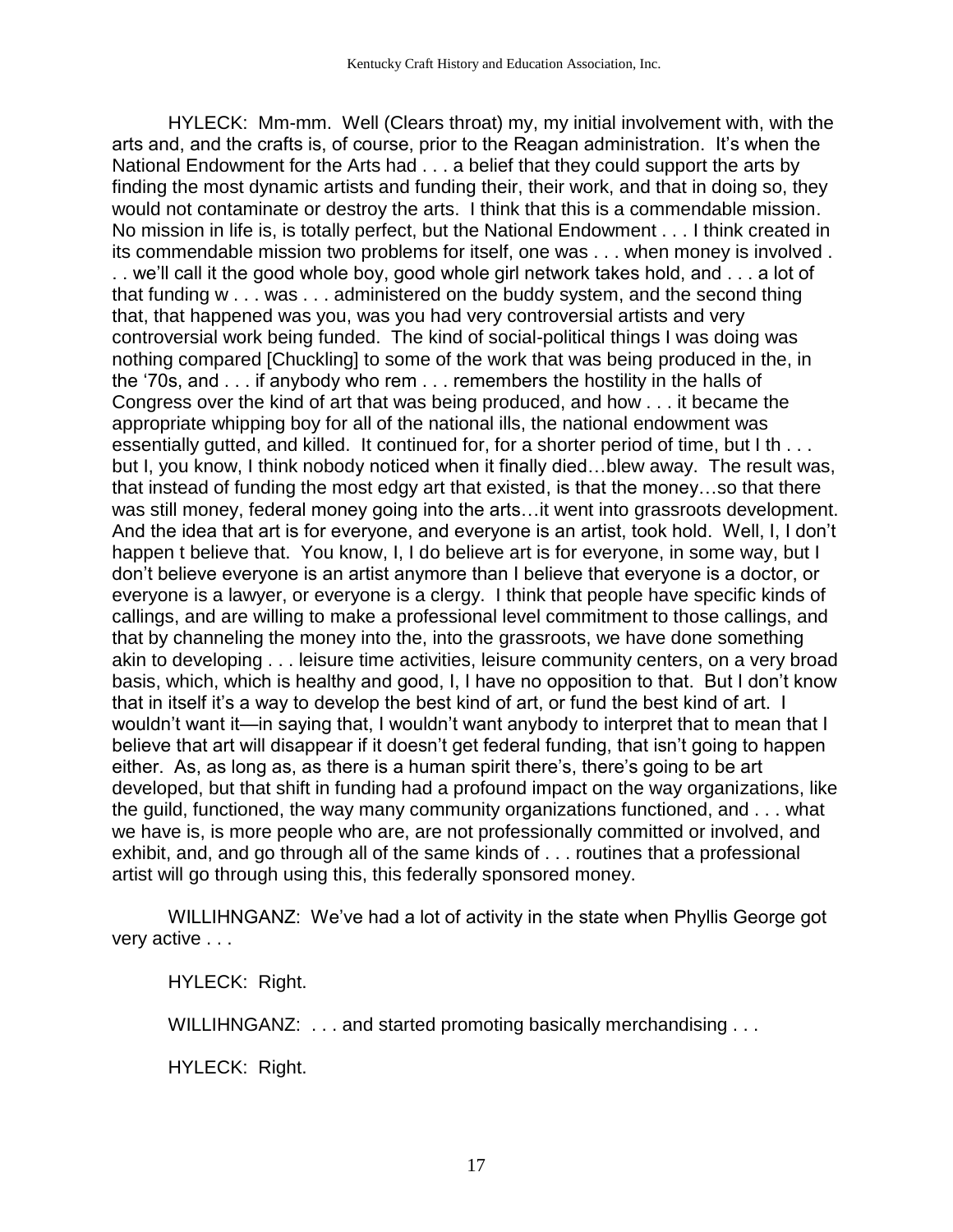## WILLIHNGANZ: Did that affect you and, and your school's activities?

HYLECK: It . . . it did…I don't think it affected either. And I, I will command her efforts . . . but unlike . . . [Chuckling] I'd (unintelligible), it, it hasn't occurred to me that to compare her efforts to Richard's effort . . . with the guild. What Richard seemed to grasp is that the, the same . . . approach to marketing person A's work, won't necessarily work to market person B's or C's, or D's. Phyllis George . . . Brown, had a one-size-fits-all, this, this is the way we do it and . . . around that time, there were a few people associated with the Kentucky . . . marketing program who had contacted me and tried to, to make contacts with galleries, but that isn't the way galleries work. Galleries are not interested in being contacted by the state's marketing personnel. They are interested, number one, in either discovering artists on their own, or having the artist contact them. It's a different network entirely, and . . . her one-size-fits-all approach and tha . . . and the Kentucky marketing program is, is more akin to that. I mean, yes, they have, have their . . . I would call them fairs, and it brings in wholesalers, but it brings in wholesalers for shops, for the most part, not necessarily gallery owners who, who are looking for the next thing. So it's, it, it serves one aspect if, if anything it has a, a thrust on tourism and building an economic enterprise a, akin to small business. But it, it isn't going to promote . . . art for art sake. It, it's not going to promor . . . promote edgier things, that's going to have to exist some other way, and that's, that's the reason I brought up the National Endowment. And, the National Endowment originally was trying to find, you know…where is the front edge? Where is the leading edge? And, and let's try to support that. Where is, where is the rising personality? Let's try to support that, and allow that to have an impact on, on the bigger picture. Now I think the, the support is for the masses and let, let's support the masses and assume that that will, will . . . stimulate the economy.

WILLIHNGANZ: Well, and so much of this seems to be just sort of re-shifting the focus to the marketing aspect, as opposed to the creativity aspect.

HYLECK: Absolutely!

WILLIHNGANZ: And I talked with Walter Cornelison of Bybee Pottery, who said, you know, when they got approached by New York marketers, basically, they said, you know, we looked at what they were wanting to order. We couldn't possibly do that without completely changing everything we did . . .

HYLECK: Right!

WILLIHNGANZ: . . . and they just had to turn that down . . .

HYLECK: Right.

WILLIHNGANZ: . . . because it would have, they'd had to re-define themselves.

HYLECK: Yeah.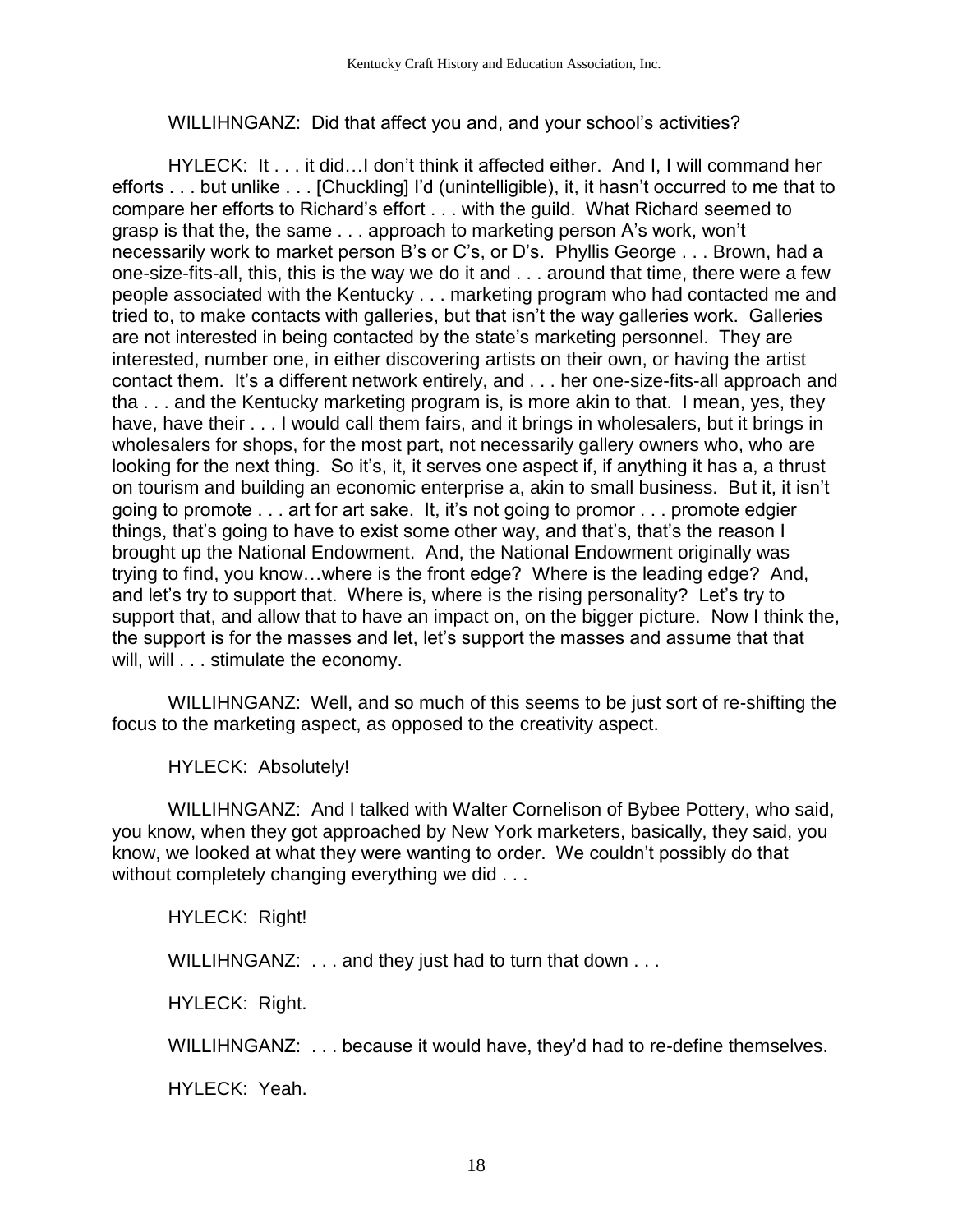WILLIHNGANZ: And . . . it's always a, it's a fine line between, between mass production and actual individual creativity, and some organizations that I see, seem to be threading the line between there. And, you look at Louisville Pottery, where they don't actually use molds and mass produce, but they certainly have tried to get into the malls, and tried to do larger scale marketing than I would say the common potter or porcelain worker does.

HYLECK: Right, that's exactly correct. I'd, I understand the, the challenge to make something that you can reproduce to su . . . su . . . support your life style. On the other hand, with the global economy, it is extremely easy right now to design something here and then to take it to . . . I mean we, we beat Taiwan and China over the head with this, but they are not the only place…Malaysia…and build a factory there; build, build the technology there, and produce it at variable cost, and, and bring it back. And, and this can happen very, very quickly. And, it is easier for us to send our designer who has designed the product over there to oversee the production of the product, you know, once every two or three months, and stay ahead of the game, because a lot of the marketing is, is done in a very sophisticated manner. And . . . and who decides what next year's color is going to be [Chuckling] …and I, believe me, it, it isn't a group of artists in Berea, Kentucky [Chuckles – Willihnganz]. And, and it's, it's not . . . it's not even a couple of artists in, in . . . in Chelsea or New York City, you know, the…these are professional marketing people who have decided ahead of time . . . and who are well aware of, of what one another is producing. And, look at the American automobile industry. You…Ford knows exactly what General Motors is producing next year. They all know what one another is producing next year, and ultimately I think that's what, what becomes part of the problem . . . the art of it is, is cut out. It, it just doesn't respond in, in the same way. Now, so I think that these kinds of marketing programs are . . . are healthy for tourism of a certain kind. I need to digress momentarily. I, I can remember back in the sixties, when Lyndon Johnson had an idea of, of . . . curing poverty with craft programs, and as a matter of fact . . . I conducted a few workshops for folks in Eastern Kentucky who wanted to become professional potters, and I learned very quickly that they weren't interested in the technology that I could give them. Subsequently, they wanted the bottom line: "Wha . . . what should I make that is, is going to generate x number of dollars next week?" And, you know, I, I would try to tell them, "Well, if I give you that answer, by the time you get it to the market place, it's going to be behind the curve, and, and, w . . . the best I can do is to show you how to do certain things and then you have to de, have to figure out where the market is, and where your market is. And if you're selling it right here in, in Harland, that's a different market from Louisville, a totally different market from Louisville, so you have to, you have to manage all of those." Well, they weren't interested in that. So I, I don't happen to believe that arts and, quote, "crafts", are a solution to poverty, and as soon as I start seeing . . . it's never been a solution in my pottery anyway [Chuckling]. As soon as I start seeing organizations go down that road where . . . where they suggest that it is, I want nothing to do with them. You know, I w . . . I want to get as far away from them as I possibly can because I, I feel that it, it contaminates the art. It, it lies to the artisan, if, if they are legitimate artisans, and what we're really doing is, is feeding a disposable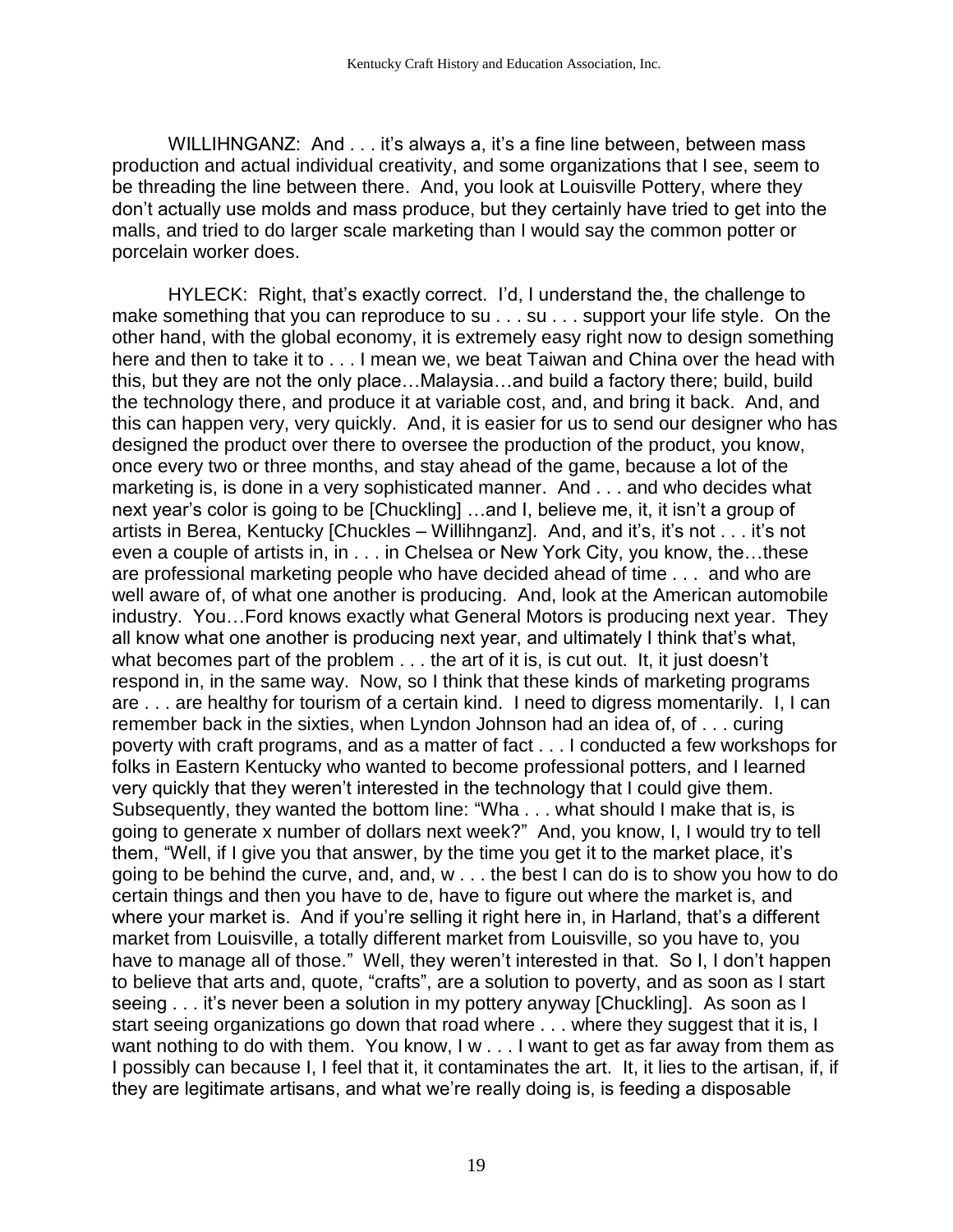portion of the economy, and, and we don't need anymore disposable economy, we need something that's more substent to it than that.

WILLIHNGANZ: Whoa! I need to look through my questions here and see I've gone . . .

HYLECK: While you are doing that, I'll take another break?

WILLIHNGANZ: That will be fine.

HYLECK: Thank you.

[Pause]

WILLIHNGANZ: I get started here. Yeah, let me ask you just a couple other questions which . . . are kind of interesting that we haven't touched on. We talked a little bit about the function of objects . . .

HYLECK: Mm-mm.

WILLIHNGANZ: . . . that, that play in your work. And, as I look at your work, it seems to me that it's almost gone from very specific messages to a more sort of thoughtful consideration. I look at your work with . . . with . . . teapots, and then . . . the platters and other things, which, to my bluntly untrained eye, are curious. And, I look at them and I'm saying, what is he really trying to do with this, and what is that about for you. Can you comment a little bit about the . . .

HYLECK: Sure, yeah.

WILLIHNGANZ: . . . the progression work?

HYLECK: That's . . . that's a very insightful and targeted question [Chuckles – Willihnganz]. Yeah, that's good. The . . . well...we've talked about the earlier work which was focused on social-political issues and ideas, and how over time it evolved into things that relate to place. The, the platters that you're talking about or mentioned, all relate to place. But then so does the functional work. The . . . I have always used teapots as a form of callisthenic the . . . technology involved in ceramics can be extremely sophisticated or it can be very m . . . modest and, and humble. I can fire in a hole in the ground with dung, you know, and, and no official glazes. On, on the other hand . . . what interests me e . . . is the phenomenon of, of the image, and the history of the image. People have been, where mankind has, has been working with clay images now for over ten thousand years, and in each case, the o . . . ceramic object has taken on a kind of presence that either relates to something that can be, can't be spoken about in any other way, that is we could call it spiritual or religious, or it has taken on an absolutely mundane and functional presence a, a, allowing it to even be disposable. And then I think of tankards made for pubs in, in Europe where people break them and,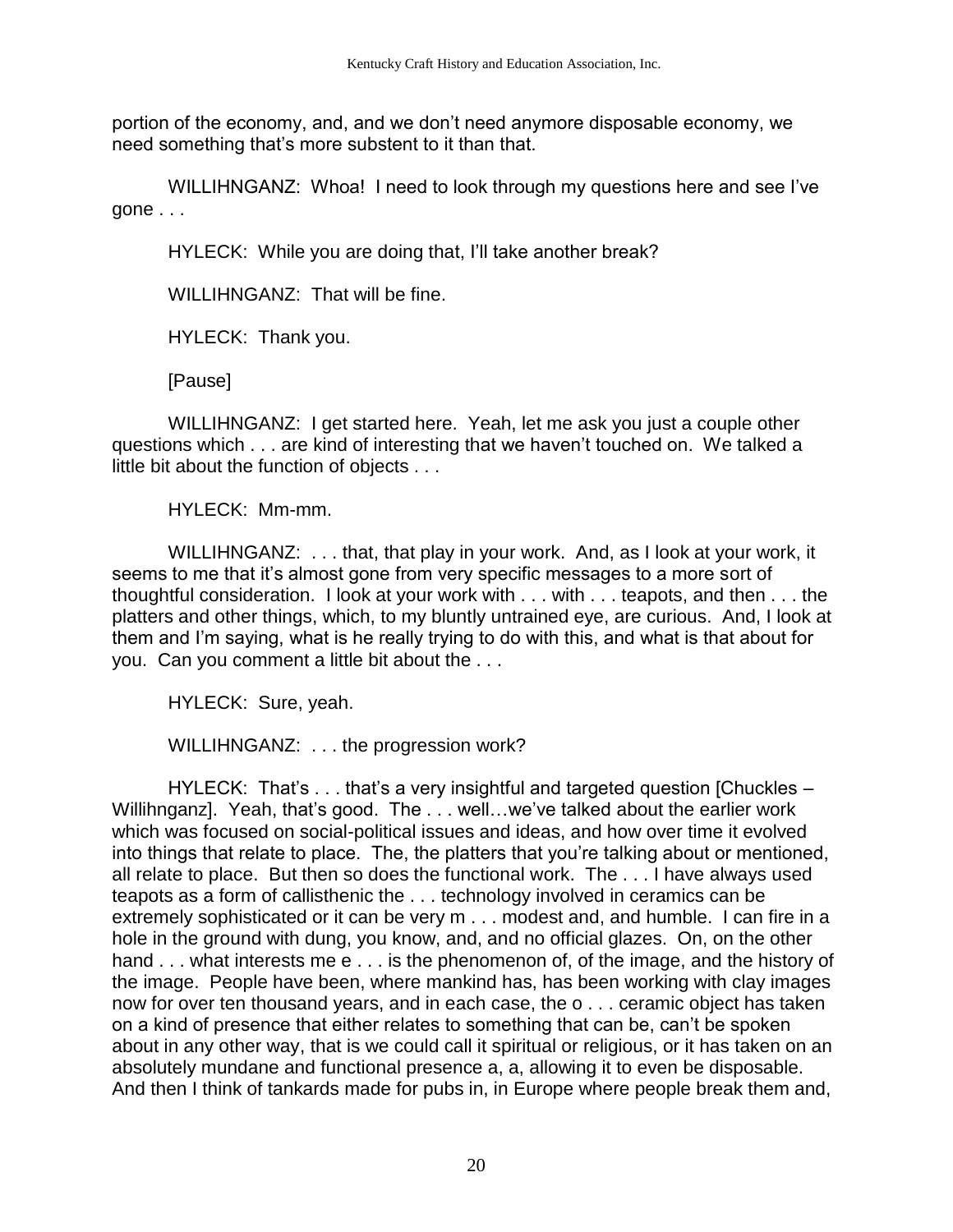and so potters put a half dozen handles on them so that, as handles got broken off the thing could continue to be used until all the handles were broken off, and then you threw it away. And, and at the same time that this potter, a potter is, is making that for the, for the pub, they're also making large commemorative platters that are, are mounted on, on the wall around the edge of the room that commemorates special events in, in the communities' memory, you know, the, the birth of such and such a person, or the election of such and such a person, or, or the year of a particular crop . . . and, and the . . . it becomes a document about the people at the same time that, that this is just mindlessly used the way we—I refer to Dixie cups, which I think don't exist anymore, but you understand what I'm talking about. In, in order to bridge that gap, I have always been really intrigued by the process of making a pot, which is akin to, parallel to the formation of the earth. The, the things that, that a potter uses to make the object are the same thing that formed this earth, and the firing of the pot is the same process that the crust we walk on went through in order to be formed, and it, as I become more and more involved in trying to get the image I want, I realize I have to know more, and more, and more about the technology that goes into making that image. It's not just a case of pushing mushy clay one way or another, it's a case of then understanding that these chemic . . . (Clears throat) chemicals ultimately have to be heated up and fired, and they look like white powder when, when I apply them. But when they come out, they're red, or they're blue, or they're green, or they're bumpy, or they're smooth, or, so, so you have to understand the technology. In order to understand that technology, I have used my foundation education as a jumping off point, and that's why I call the teapots calisthenics. The teapot on one hand represents an object that assumes a place in our life. A person who uses a teapot keeps it in a specific place, puts it in a specific place, uses it in a certain way, and returns it to that place, and, and that's not just our culture that does it, so . . . other cultures do it as, as well, and some with greater . . . celebration and respect that, than we do. So it, that object fits into this i . . . idea of the importance of place, and it becomes an object that challenges my understanding of the technology. So, if I want to develop a new surface for my more sculptural things, the platters or the caldrons, I can explore that within the realm of the teapot. I can explore illusions, surface illusions within the realm of the teapot, and then bring them to the more sculptural object that evolves more slowly with a sense of confidence. I call it calisthenics because I think of an athlete. An athlete operates from muscle memory and they do calisthenics in order to tone that muscle memory. They go through their preparatory . . . warm ups in order to get ready for the real event, and then when the real event is happening, it comes out intuitively, and I want that to happen…I want that, that preparation to be there in those functional objects. And then, when I am making the more sculptural things it comes out in, intuitively. I also have a, have a deep respect for the complexity of, of the teapot, and, and how it has fit into, into different cultures at, at different times, in the same sense that I have a respect for the platter, which has fit into cultures in different ways . . . always doing two things, one is serving a specific function and at the other time—other time, it is, it is . . . visually enhancing the space.

WILLIHNGANZ: Okay. Have you traveled a lot, and has your travel to different cultures and different settings influenced your work a great deal?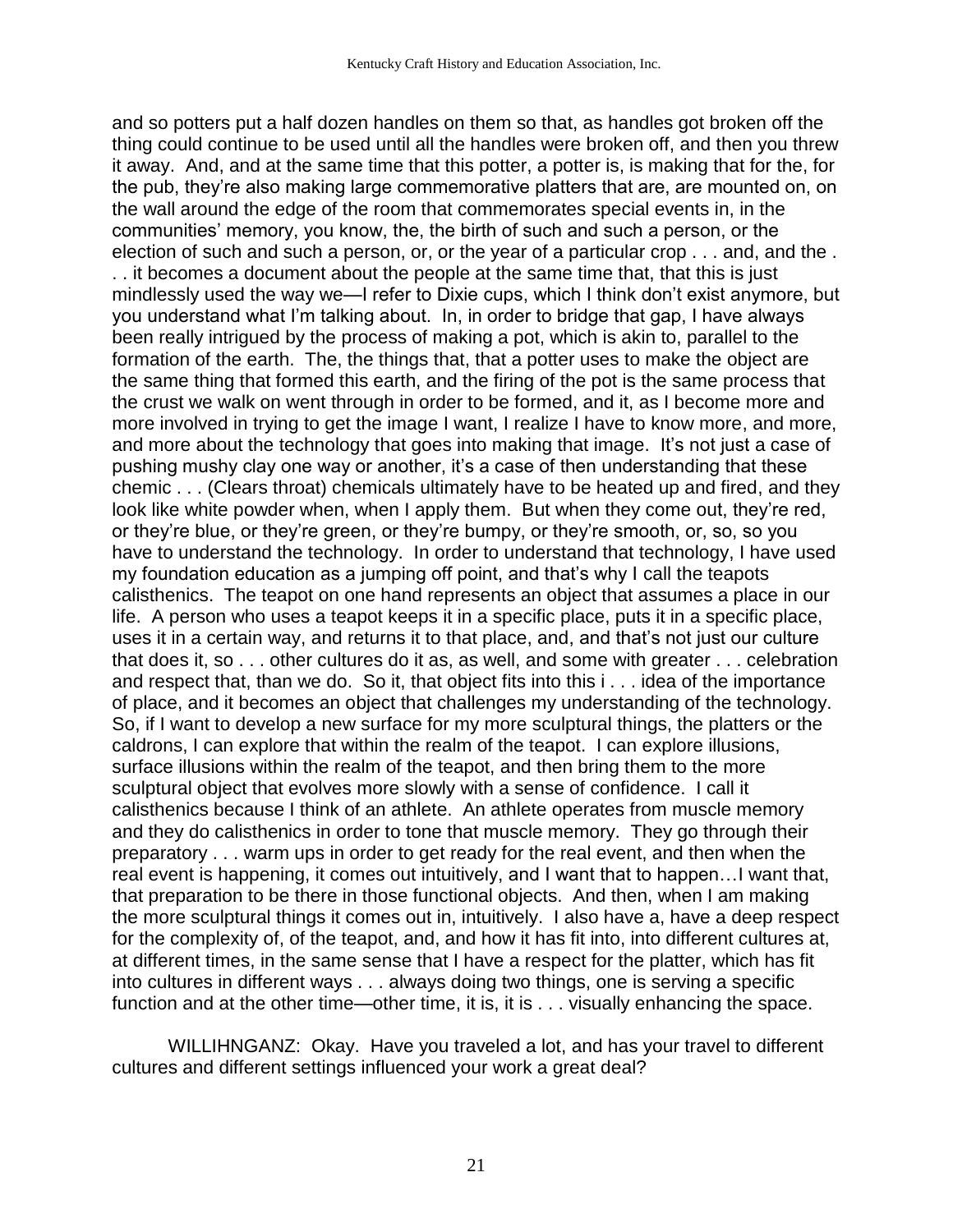HYLECK: Well I, I, I, I am, I've traveled a lot in the United States. As far as travel in, in Europe is concerned, that's mostly been limited to the, to the British Isles (Clears throat). So, I think my travel is, is in my mind…my travel has been part of a twentieth, twenty-first century person who has access to the internet and books, and, and other people who travel here…people from other cultures who, who come here. I can relate and, and, and experience, in terms of, two experiences in a way, when I travel. Two of, of, of the most influential people in, in my background…they are British potters who are now deceased, who . . . who came to Berea as, as guests, and . . . who out of a sense of professional courtesy were willing to engage in, in a dialogue about their work, about my work, about work in general. Ultimately they, they've influenced the way, the way I think. They've influenced the way I look at my own work, by bringing their cultural experiences to me. Another one, on one of our trips to the southwest, in . . . Santa Fe, one of these little souvenir stands . . . along the edge of the city, had brought in a Mexican potter, actually a group of Mexican artists who, who did different things. But this Mexican potter, to make his work mostly to entertain the tourists, and . . . I became quite intrigued watching the way he was working and, and I began to talk to him about the things he was doing, and he very quickly identified that I was a potter as well and, and . . . he, he just got all excited. All of the sudden, there he was talking to another person who had an interest in the material as he did, instead of talking to the tourist who, who wants to know how long did it take him to make that thing [Chuckling] and . . . the, the next thing I knew he, he was saying, you know, "I'm, I'm going to do this, and you ought to see that, and I'm going to do this, and I'm going to fire them and there is my kiln over there and if you'll come back in an hour and I'll show how I'm going to do that and how I'm going to fire that kiln" and . . . over a, over a two or three-day period, he was telling me when he was going to do things, and I was coming back and talking to him about it, and, and . . . the, the exchange went way beyond watching how you make that object. The exchange went on to how often do you do that, how often do you load up your truck in Guanajuato and, and drive all of that work here, and how much of it do you make here, versus how much do you make there. And, what do you expect to bring back to your family, and why do you do it here as opposed to having people come there. And, do your kids do this? And did you grandfather do this? And what did you learn from them at . . . that's where the cultural exchange comes. And, I think I would even add to it, that some of the fellows that I went to school with . . . from northern Minnesota, who came from the reservation, who rode Greyhound bus from the reservation to school, and . . . and would stay for the week, and then ride the bus back to the reservation on, on the weekend, and their work became about their life experience. And, and as we talked to one another about our work, it bec . . . it be, gradually became very clear to me that the work comes out of your life. It, it comes out of the things that concern you in your life, and not necessarily about the things you learned to do that you, that you repeat. Now I think of, of this thing very similar to a good surgeon, you know, he'll, they learn how to cut it open in, in surgery school, but then, when they get it open and they discover, hey that thing is not where it was in surgery school, it's over here. And the more they do, the more . . . I'll say efficient they become, the more knowledgeable they become, the more intuitive they come—become about the way they do it. And it's, it's that blend of things that I'm looking for in my work, and that doing the functional things, like the teapots and bowls, and, and the . . . and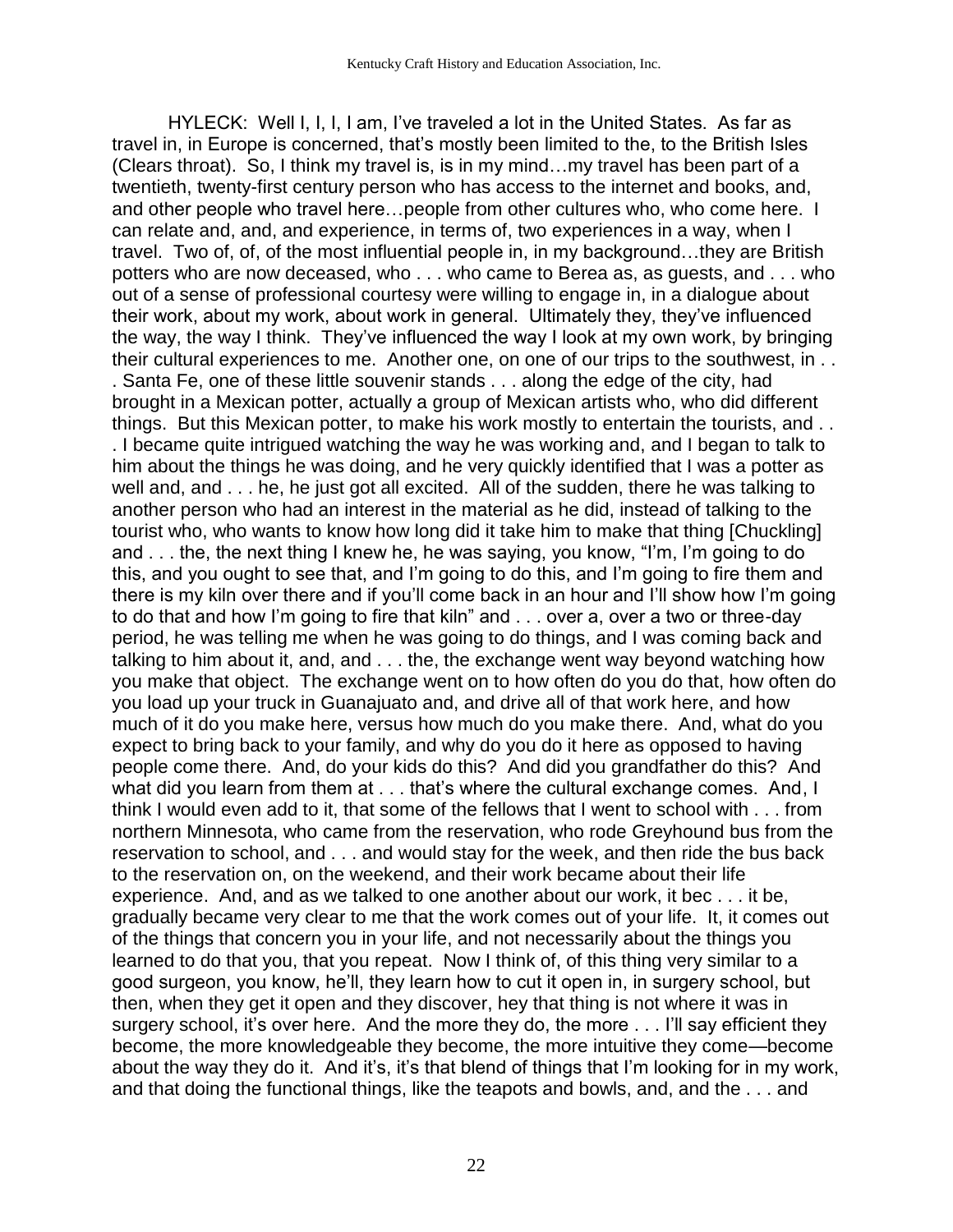small things for the house, for the table, vases, which assume a place in a person's life that becomes part of the organized routine for living. And then other things that become more ceremonial, like the painting on the wall, that if it came down now off that wall, something would have to go back up in its place in order to make the room be environment complete, or another object that you put on the wall that reminds you of something in your past that is very important and makes, makes you complete. So I'm trying to bring all of those things together.

WILLIHNGANZ: Terrific! That is great stuff, I could go on for two or three hours, but we really need to . . .

HYLECK: Okay.

WILLIHNGANZ: . . . go outside and I . . .

[Pause]

WILLIHNGANZ: Okay, so tell me about your, your shop here.

HYLECK: So, when, when we moved to this lot, I moved three studio spaces in…into this one. And . . . previously, one of the other studios included kilns, and one of them included woodworking equipment, and the other one had drawing equipment and books, and was an office with a computer, and so on. Now, this is the combination of those three, except I don't bring the computer out here, it's too dusty. But the woodworking—everything is, is on wheels they can be pulled out into the center space, if I need it. Woodworking equipment is, is over here…workbench and the, the potting things are over to that side, and behind the camera, and . . . the kiln, kiln down…kilns down on the far end. I have an electric kiln on the right hand side and a . . . a just recently constructed gas-reduction kiln then on the, on the left. It hasn't been fired yet, I just finished the brook—brickwork and the plumbing last month.

WILLIHNGANZ: Did you build this yourself?

HYLECK: Yes.

WILLIHNGANZ: Whoa!

HYLECK: Yes. I had . . . some guests in here a couple of weeks ago who had a similar reaction of whoa, and . . . wanted to know, you know, why I built it myself as opposed to buying one. And . . . I didn't have a good answer for that but . . . part of their question was well have you ever done it before, and then I realized, this is about number thirty-five. I, I built at least that many kilns before, with the . . .

WILLIHNGANZ: Really!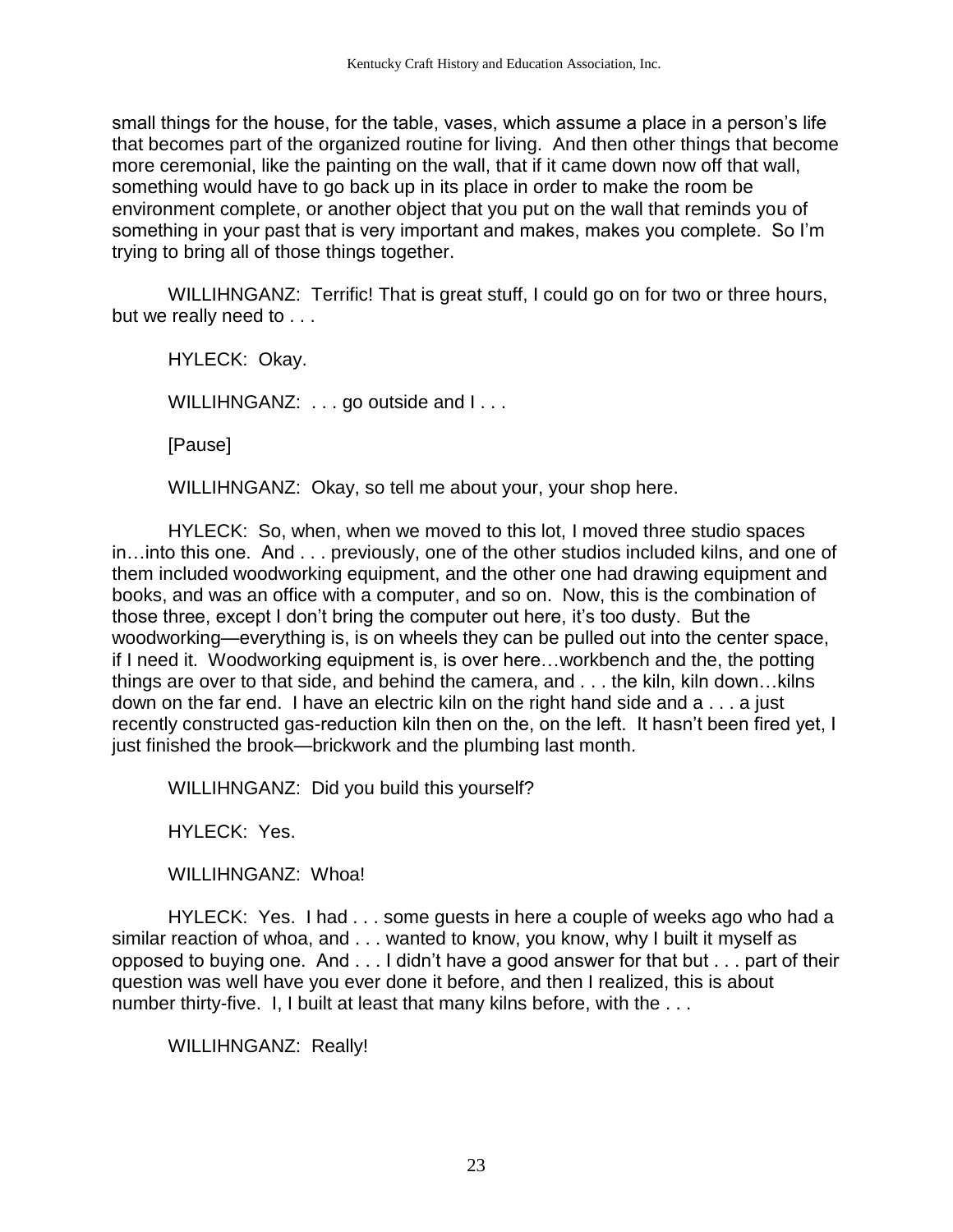HYLECK: . . . either helping other people build, or for the college, or . . . for myself.

WILLIHNGANZ: Tell me about all your supplies over here.

HYLECK: The . . . well, the way I have it organized, at, like I said, everything pulls out, stored glazes back behind the kiln. These are chemicals for glazes. A work surface at the moment is holding a few molds that I use for vases and, and teapots, and, and colorants up on the top . . . the marble table here is, is . . . is both a work table as well as a wedging table, and . . .

WILLIHNGANZ: I'm not sure what wedging is.

HYLECK: Wedging is, is, is like kneading bread, it's preparing the clay for . . . for working, for throwing—getting the air bubbles out, as well as equalizing the moisture throughout, throughout the clay. I work in, in both porcelain and . . . and in earthenware. For the more sculptural things I, I use earthenware and for the functional things I, I use porcelain. The difference there is that the earthenware is lower temperature, the porcelain is very high temperature, and when I fire the earthenware for the most part, I fire it in my electric kiln, and when I fire the porcelain…fired in the, in the gas kiln. (Ware ax?), which at the moment include . . . storage of finished pieces as well as the storage of, of pieces that . . . have just recently been made and, and trimmed, and throwing area. Then as I said, open space here that I can pull things out in, into. I have more glazes stored underneath the workbench over to this side, and . . . clay stored in just about every nook and cranny that I can, can find.

WILLIHNGANZ: Where do you get your clay?

HYLECK: So far I have been . . . able to make use of the college's facility to, to make my clay. I have always ordered . . . powered clay from the mines and then compounded my body to suit . . . my specifications and use, either mixing equipment there at the college facility. Since I've just retired in . . . from teaching in July, we are only talking about six months or so, six-seven months of being away, so I still have the clay I made at the college before I left. But I suspect that I will continue to . . . find a way to make use of their facility to make my clay. If not, I'll just have to buy from, from a distributor in Lexington or, or Louisville [Chuckling].

WILLIHNGANZ: What are these pieces up here, this, those racks up here?

HYLECK: Oh, the, the . . . platters…oh this [Chuckling] is, yes this is, is one of my warehouses up, up here. These are platters that . . . were exhibited, and the numbers that you s . . . every platter actually has a . . . number that is chronological from the first platters that I made, and then that number becomes part of the name of the piece, and . . . so, they're just stored in those slots. But the, the other pieces that . . . either have been exhibited, and are not touring at the time are just in the boxes stored up there.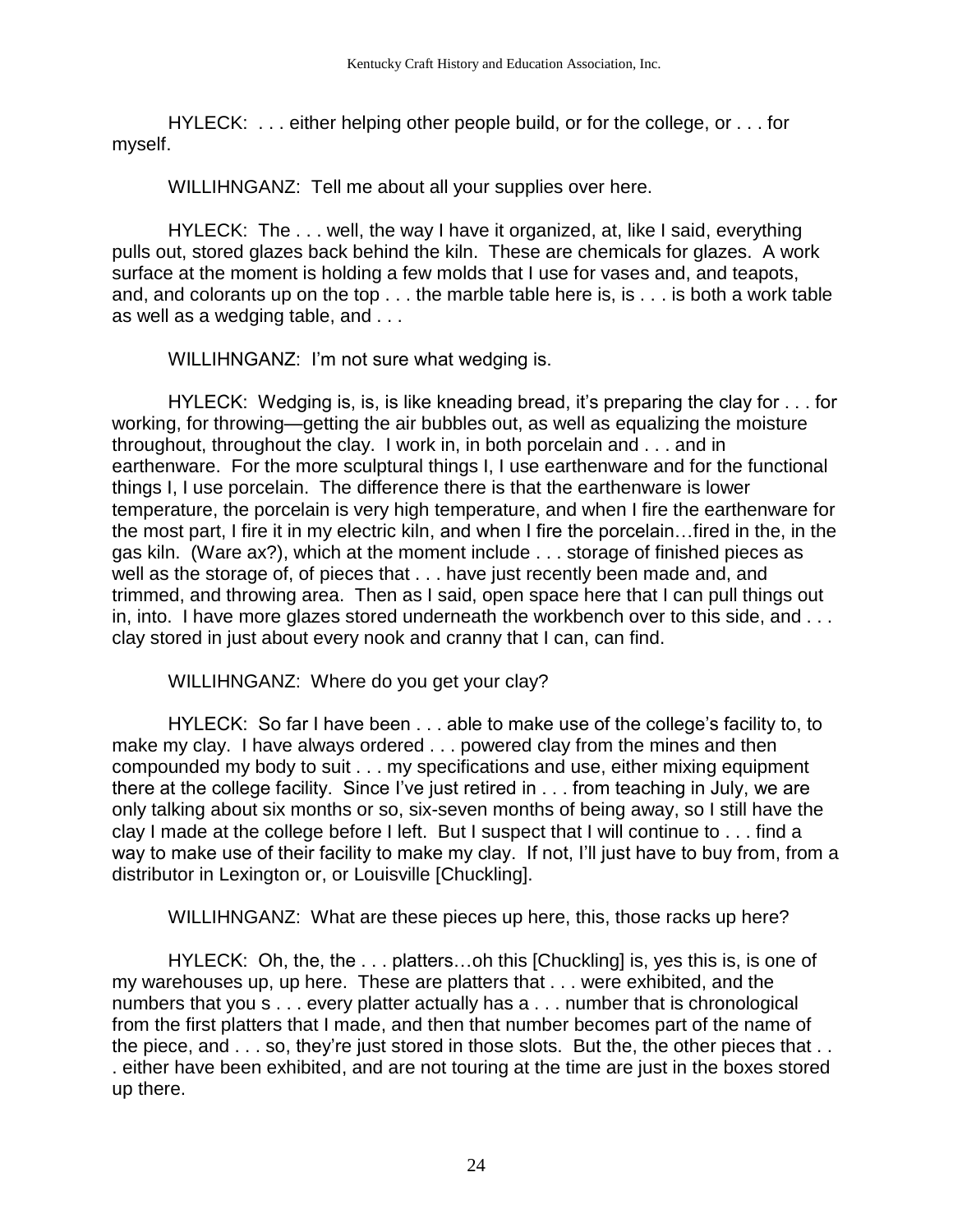WILLIHNGANZ: Now did you design this building with this in mind?

HYLECK: Huh? Yes, the . . . when we built the house . . . I was originally trying to find an industrial space in town that I could use as a studio. As I mentioned before, I, I had had three studios and, and had to move the work…all of the stuff that was stored in those three studios into a smaller space. So, I was looking for an old industrial space, but Berea doesn't have a lot of old industrial [Chuckling] spaces, unfortunately, and I didn't want to have to drive all the way to Richmond and to find something. So we built the house, and then as time went on, I thought I would wait and see how that came out. And, when the house was finished, my wife and I decided I'd go ahead and build this, and this was as much as, of the lot as she was willing to sacrifice to, to my studio. This is, is about the size of, of one of the studios that I had before, and . . . I, I designed it with a shed roof so that I would have a good twelve feet above the kiln, and I wanted to make sure that it was . . . at least thirty feet long to allow me a work space, and that is the workspace for the clay as well as an area to have my, my power tools. If I am efficient, I don't need a whole lot more space. And that, I think most artists are, are capable, as I am, of filling any space that you give us, and, and for the most part it's probably filled with junk, but junk that will be valuable at some point down the road and in this case, I try to limit myself to the amount of junk collecting. Although, as you see over there, on that side, that's . . . collapsed cardboard boxes and packing crates and wood that . . . I have salvaged from different places that I know I will use sooner or later.

WILLIHNGANZ: Well, I was looking at the, this . . . rack of wood that you have up here. That's quite a fair piece of wood up there, and . . .

HYLECK: Yes.

WILLIHNGANZ: . . . I'm wondering I b . . . I didn't realize you needed to be working in wood that much if you are a potter.

HYLECK: Well . . . you know that, that's interesting that you, you mention that. This has nothing to do with (Sound of a machine being turned on) my being a potter, it has much more to do with my son being a, a painter, a printmaker and a drawer, and this is framing stock.

WILLIHNGANZ: Whoa!

HYLECK: . . . so I can make frames with it. Do you want me to turn that off?

WILLIHNGANZ: Yeah. (Machine turned off). Thanks.

HYLECK: And . . . it's, its framing stock that I had . . . made by the, the college's woodcraft industry. Its, its oak and, and maple framing stock and then I can make frames for him, or for myself, of any size. The . . . wood on the, on the top is . . . a